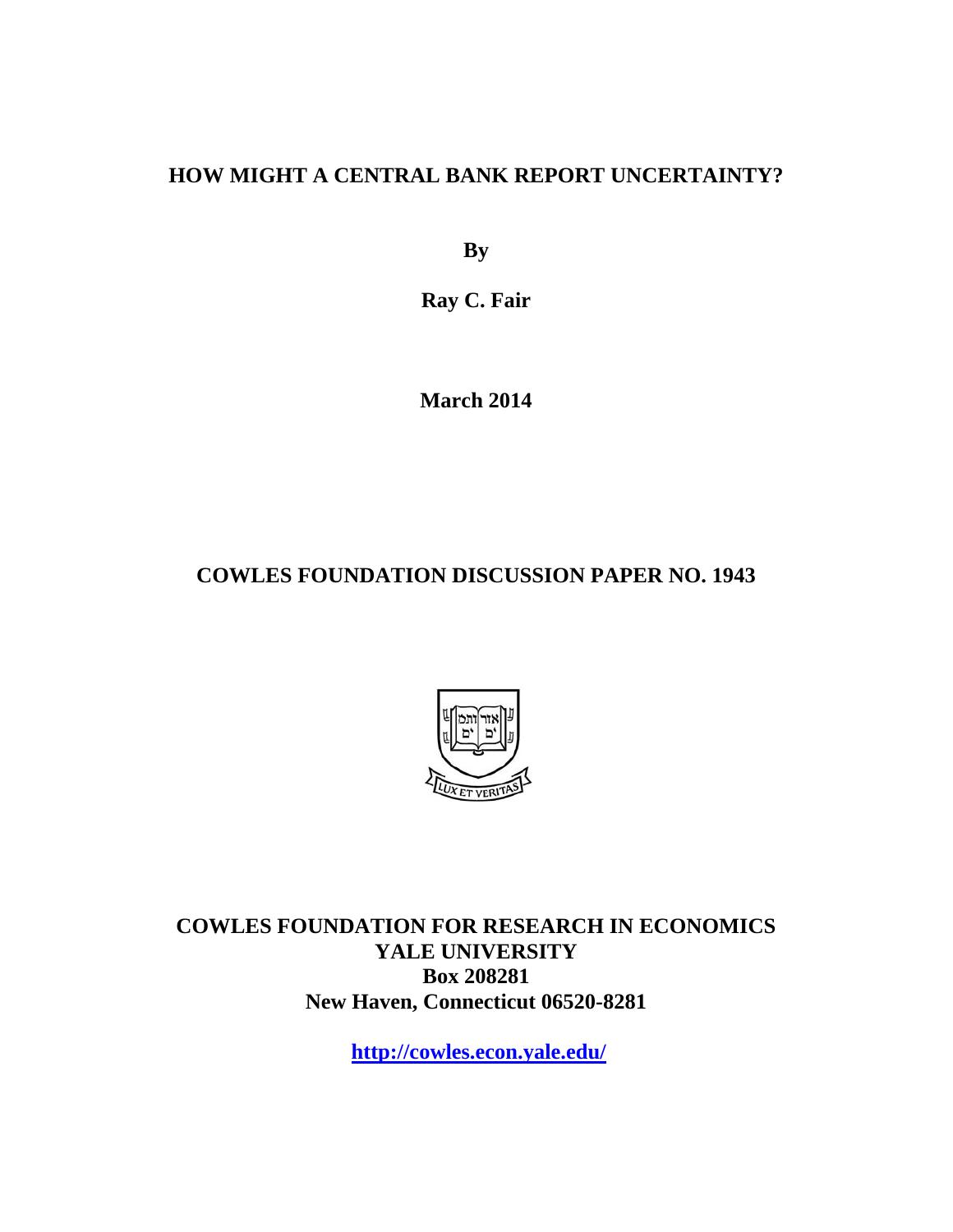# How Might a Central Bank Report Uncertainty?

Ray C. Fair<sup>∗</sup>

March 2014

#### Abstract

An important question for central banks is how they should report the uncertainty of their forecasts. This paper discusses a way in which a central bank could report the uncertainty of its forecasts in a world in which it used a single macroeconometric model to make its forecasts and guide its policies. Suggestions are then made as to what might be feasible for a central bank to report given that it is unlikely to be willing to commit to a single model. A particular model is used as an illustration.

## 1 Introduction

An important question for central banks is how they should report the uncertainty of their forecasts. The Fed in the release of its minutes reports ranges of its economic forecasts along with central tendencies. Projections are collected from each member of the Board of Governors and each president of a Federal Reserve bank, up to 19 in all. The ranges are taken from these projections. The ranges measure differences of opinions among the participants. These ranges, while interesting, are not measures of uncertainty of an economic forecast. To get at

<sup>∗</sup>Cowles Foundation, Department of Economics, Yale University, New Haven, CT 06520-8281. e-mail: ray.fair@yale.edu; website: *fairmodel.econ.yale.edu*. I am indebted to David Reifschneider and Peter Tulip for helpful comments.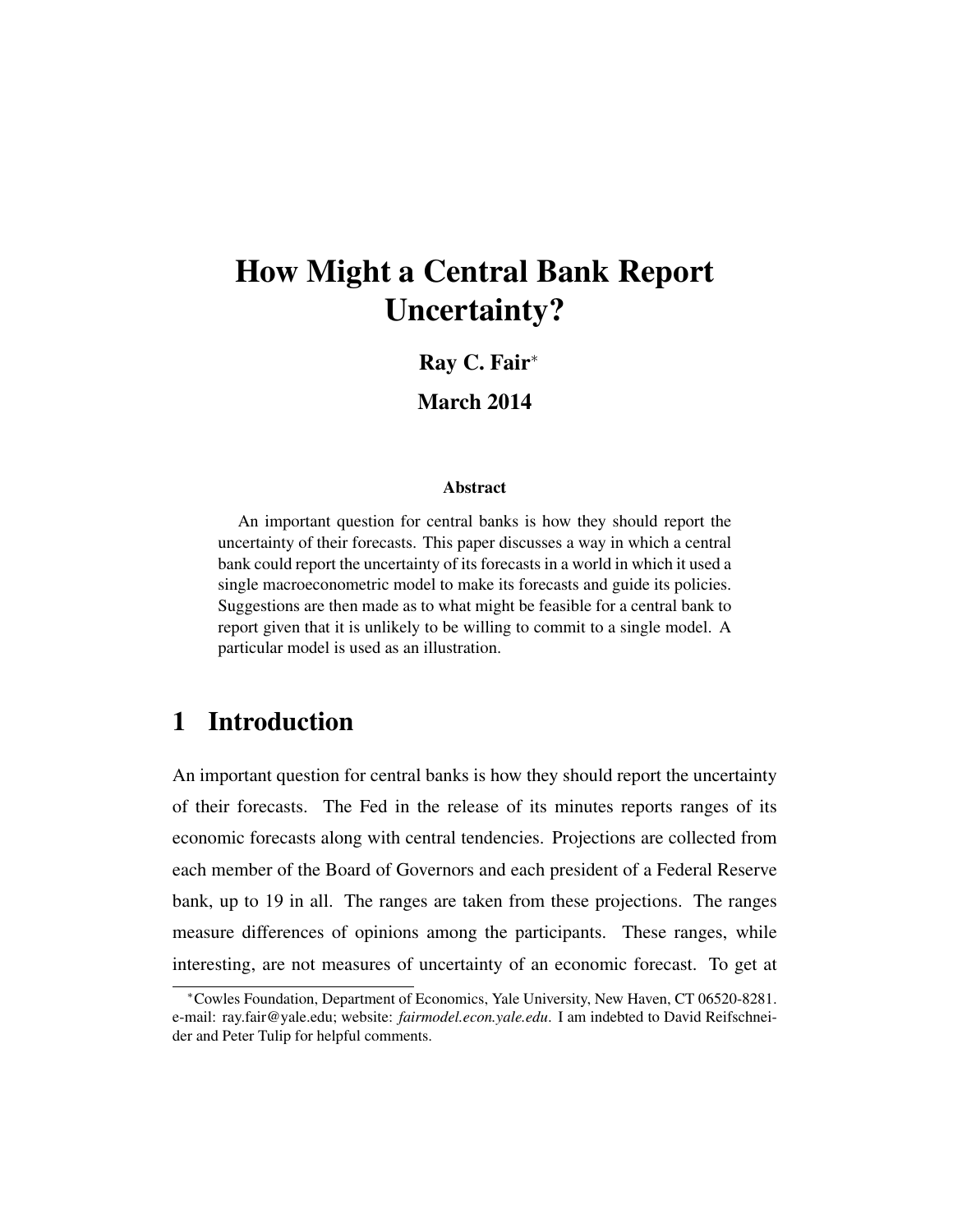uncertainty, the Fed presents a table of average historical projection error ranges. These are "measured as plus or minus the root mean squared error of projections for 1993 through 2012 that were released in the winter by various private and government forecasters."<sup>1</sup> The variables considered are the change in real GDP, the unemployment rate, and total consumer prices. Given this table, each participant provides judgments as to whether the risks to its projections are above, equal to, or below the average historical error ranges in the table. The error ranges are for one- through four-year-ahead forecasts.

This paper discusses a more rigorous way in which a central bank (CB) could report the uncertainty of its forecasts in a world in which it used a single macroeconometric model to make its forecasts and guide its policies. Suggestions are then made as to what might be feasible for a CB to report given that it is unlikely to be willing to commit to a single model. A particular model is used as an illustration.

The general model is presented in Section 2; estimation is discussed in Section 3; and solution is discussed in Section 4. Stochastic simulation, a tool that can be used to estimate uncertainty, is discussed in Section 5. The solution of optimal control problems in the deterministic case is discussed in Section 6, and stochastic simulation and optimal control are discussed in Section 7. The example is presented in Section 8. Section 9 then provides suggestions for what a CB might be able to do in practice.

A key procedure in this paper is the use of certainty equivalence. When a nonlinear model is solved setting the errors to their expected values (assumed to be zero throughout this paper), the solution value of a variable is not its expected value. The assumption in this paper is that the difference between the two values is small enough to be ignored. Expected values can be estimated using stochastic simulation, and when this is done it is usually the case for macroeconometric

<sup>&</sup>lt;sup>1</sup>Federal Reserve Board (2013), p. 12, notes to Table 2.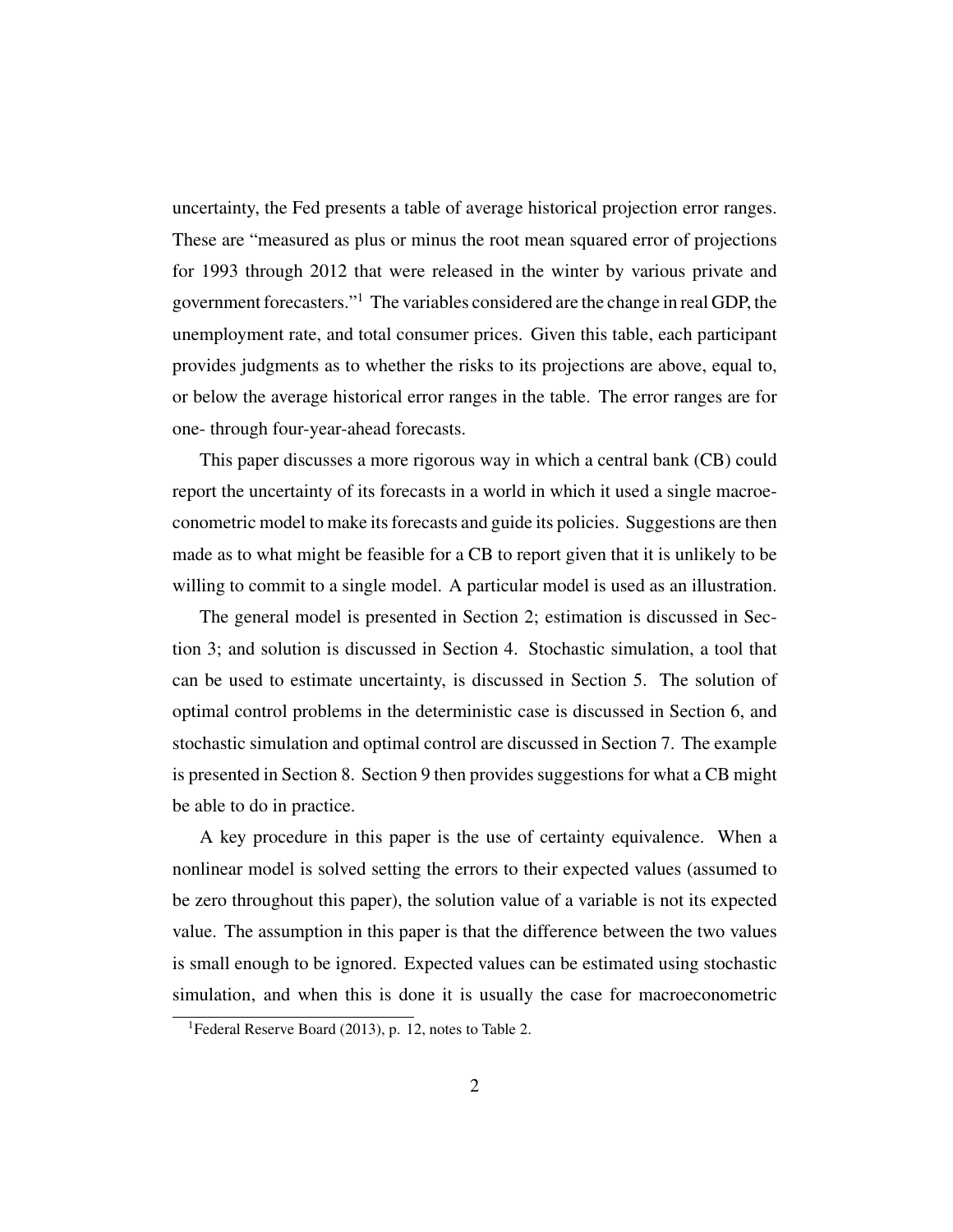models that the estimated expected value is close to the solution value with the errors set to zero. $<sup>2</sup>$  The use of stochastic simulation in this paper is not to improve</sup> upon estimates of expected values, but to estimate uncertainty.

#### 2 A General Model

The general model considered in this paper is dynamic, nonlinear, simultaneous, and may have rational (model consistent) expectations:

$$
f_i(y_t, y_{t-1}, \dots, y_{t-p}, E_{t-1}y_t, E_{t-1}y_{t+1}, \dots, E_{t-1}y_{t+h}, x_t, \alpha_i) = u_{it}
$$
  
\n
$$
i = 1, \dots, n, \quad t = 1, \dots, T,
$$
 (1)

where  $y_t$  is an *n*–dimensional vector of endogenous variables,  $E_{t-1}$  is the conditional expectations operator based on the model and on information through period  $t-1$ ,  $x_t$  is a vector of exogenous variables, and  $\alpha_i$  is a vector of coefficients. The first  $m$  equations are assumed to be stochastic, with the remaining equations identities. The vector of errors,  $u_t = (u_{1t}, \dots, u_{mt})'$ , is assumed to be *iid*. The function  $f_i$  may be nonlinear in variables, coefficients, and expectations.  $u_i$  will be used to denote the T-dimensional vector  $(u_{i1},...,u_{iT})'$ .  $\alpha$  will be used to denote the vector of all the coefficients in the model. The vector  $x_t$  can include lagged values of exogenous variables as well as values for period t.

This specification is fairly general. It includes as a special case the VAR model. It also incorporates autoregressive errors. If there are no expectation variables on the right hand side in an equation  $i$  and if the original error term in the equation follows a rth order autoregressive process, say  $w_{it} = \rho_{1i} w_{it-1} + \ldots + \rho_{ri} w_{it-r} + u_{it}$ , then the equation can be assumed to have been transformed into one with  $u_{it}$  on the right hand side. The autoregressive coefficients  $\rho_{1i}, \ldots, \rho_{ri}$  are incorporated into

<sup>&</sup>lt;sup>2</sup>See, for example, Fair  $(2004, \text{Table 9.4}, p. 127)$ .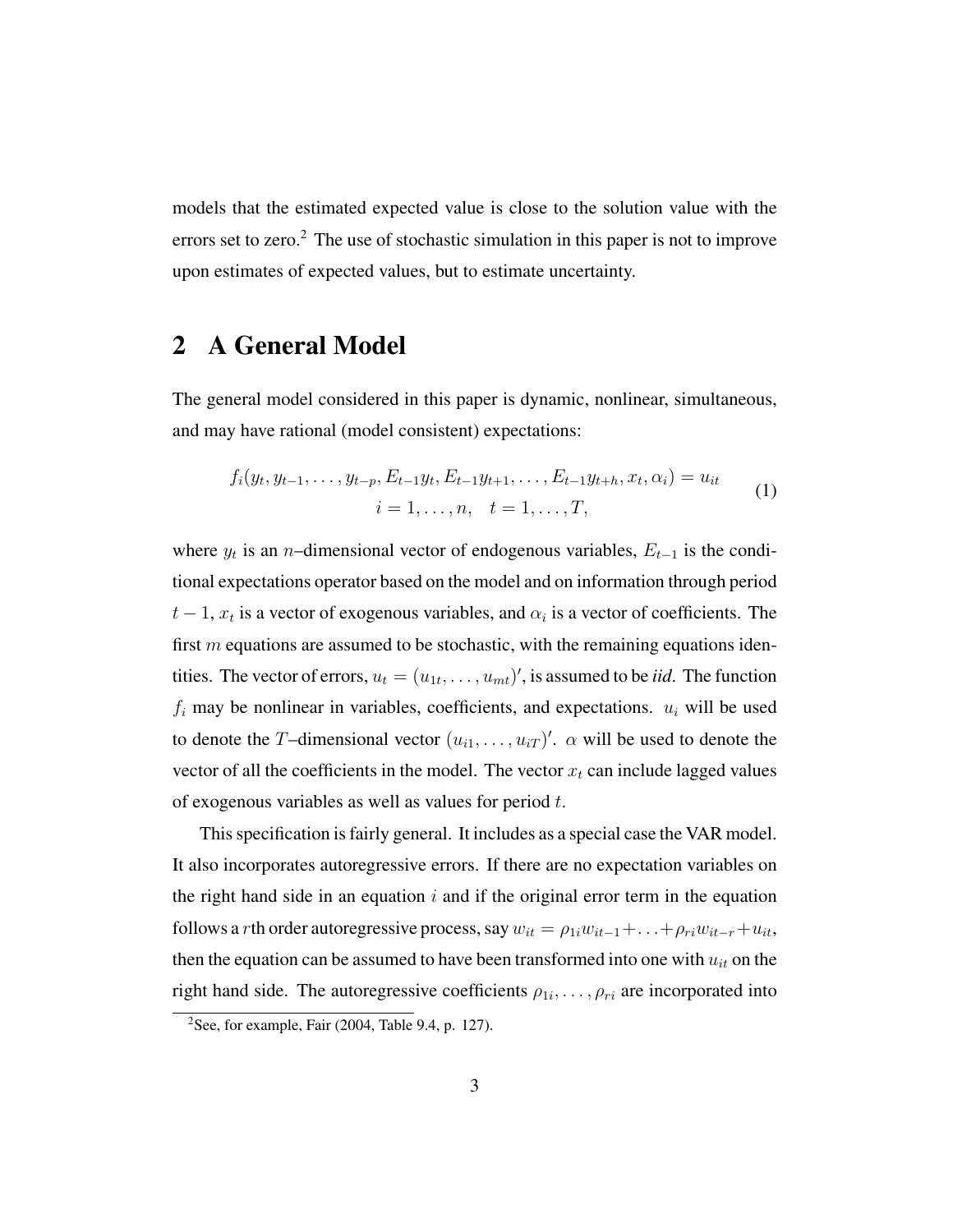the  $\alpha_i$  coefficient vector, and additional lagged variable values are introduced. This transformation makes the equation nonlinear in coefficients if it were not otherwise, but this adds no further complications because the model is already allowed to be nonlinear. The coefficient vector  $\alpha$  thus includes any autoregressive coefficients. The assumption that  $u_t$  is *iid* is thus not as restrictive as it would be if the model were required to be linear in coefficients. If there are expectation variables on the right hand side of an equation, the treatment of autoregressive errors is more complicated because there is now more than one viewpoint date. The treatment in this case is discussed in Fair and Taylor (1983, 1990). In what follows the model in (1) will be called a "RE" model if there is at least one right-hand-side expectation variable in at least one of the equations.

#### 3 Estimation

One method for estimating the model in  $(1)$  is two-stage least squares  $(2SLS)$  equation by equation. For an equation  $i$  with no right-hand-side expectation variables, the 2SLS estimate of  $\alpha_i$  is obtained by minimizing

$$
S_i = u_i' Z_i (Z_i' Z_i)^{-1} Z_i' u_i \tag{2}
$$

with respect to  $\alpha_i$ , where  $Z_i$  is a  $T \times K_i$  matrix of first stage regressors. The first stage regressors can be a subset of the predetermined variables in the model, where the predetermined variables are assumed to be correlated with the right-hand-side endogenous variables in the equation but not with the error term.

If there are right-hand-side expectation variables, Hansen's (1982) method can be used to estimate  $\alpha_i$ . For example, say that  $E_{t-1}y_{2t+1}$  and  $E_{t-1}y_{2t+2}$  are postulated to be explanatory variables in equation  $i$ . If it is assumed that variables in a matrix  $Z_i$  are used in part by agents in forming their (rational) expectations, then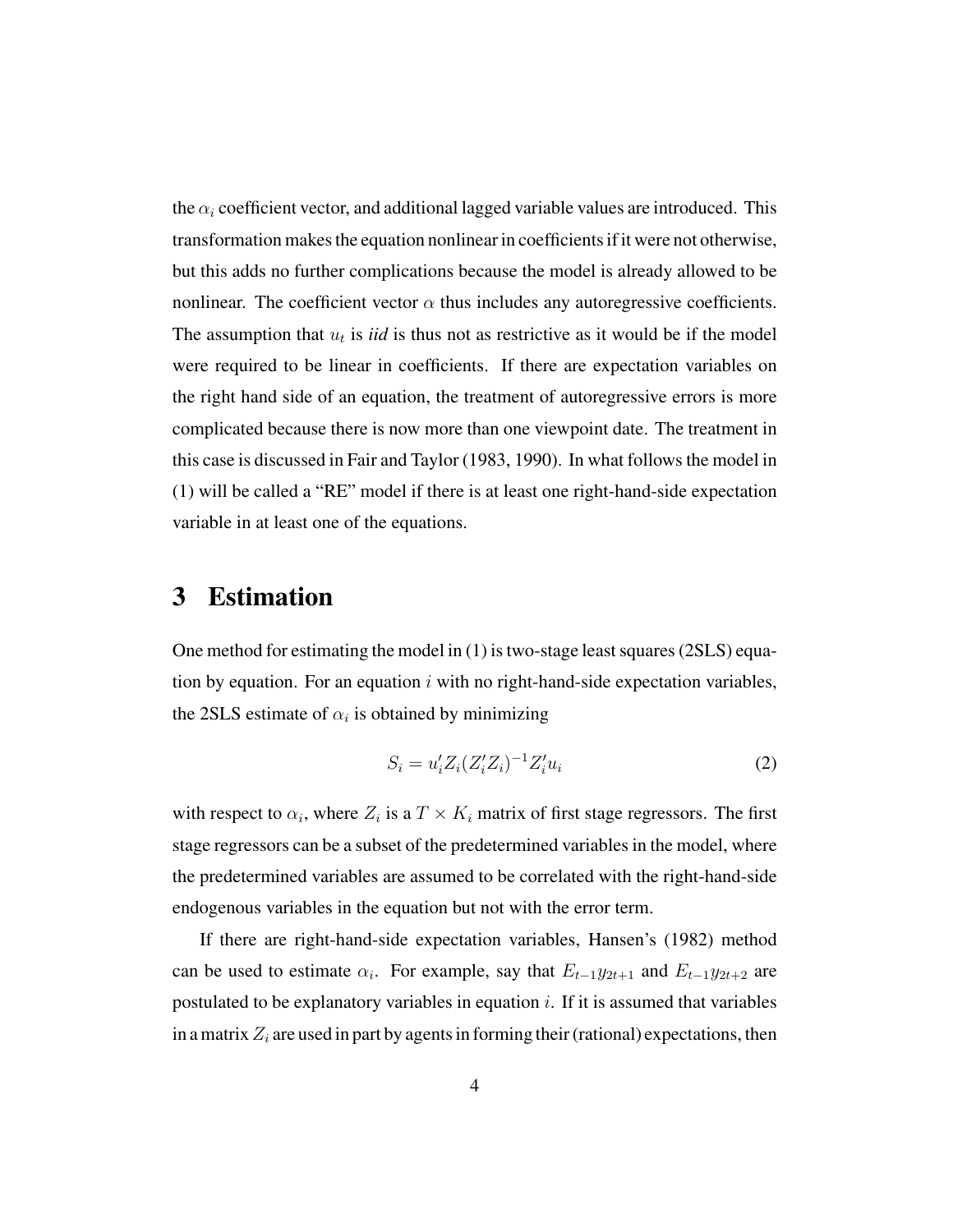Hansen's method in this context is simply 2SLS with adjustment for the moving average process of the error term. The expectations variables are replaced by the actual values  $y_{2t+1}$  and  $y_{2t+2}$ , and the first stage regressors are the variables in  $Z_i$ . Consistent estimation does not require that  $Z_i$  include all the variables used by agents in forming their expectations. The requirement for consistency is that  $Z_i$  be uncorrelated with the expectation errors, which is true if expectations are rational and  $Z_i$  is at least a subset of the variables used by the agents.<sup>3</sup>

Another estimation method is full information maximum likelihood (FIML). Under the assumption that  $u_t$  is independently and identically distributed as multivariate normal  $N(0, S)$ , FIML estimates of  $\alpha$  are obtained by maximizing

$$
L = -\frac{T}{2}\log|S| + \sum_{t=1}^{T}\log|J_t|
$$
 (3)

with respect to  $\alpha$ , where S is the  $m \times m$  covariance matrix of the errors and  $J_t$  is the  $n \times n$  Jacobian matrix for period t. The ij element of S is  $(1/T) \sum_{t=1}^{T} u_{it} u_{jt}$ .

For non RE models estimates of  $u_t$ ,  $t = 1, \ldots, T$ , can be obtained from (1) given the data and a value of  $\alpha$ . The elements of the Jacobian can also be computed. For a given value of  $\alpha$ , L can thus be computed, and so the FIML maximization problem can be turned over to a nonlinear maximization algorithm. My experience is that the Parke (1982) algorithm works well for large models.

For RE models estimates of  $u_t$  cannot be obtained until the expectations have been computed. The first step given the data and a value of  $\alpha$  is to compute the expectations. This can be done using the EP method discussed in the next section. Given the expectations, estimates of  $u_t$  and of the Jacobian elements can be obtained. Since the expectations have viewpoint date  $t-1$ , they are predetermined from the point of view of taking derivatives for the Jacobian. For RE models L

<sup>&</sup>lt;sup>3</sup>For more details, including the case in which  $u_{it}$  is serially correlated, see Fair (1993) or Fair (1994), pp. 65-70.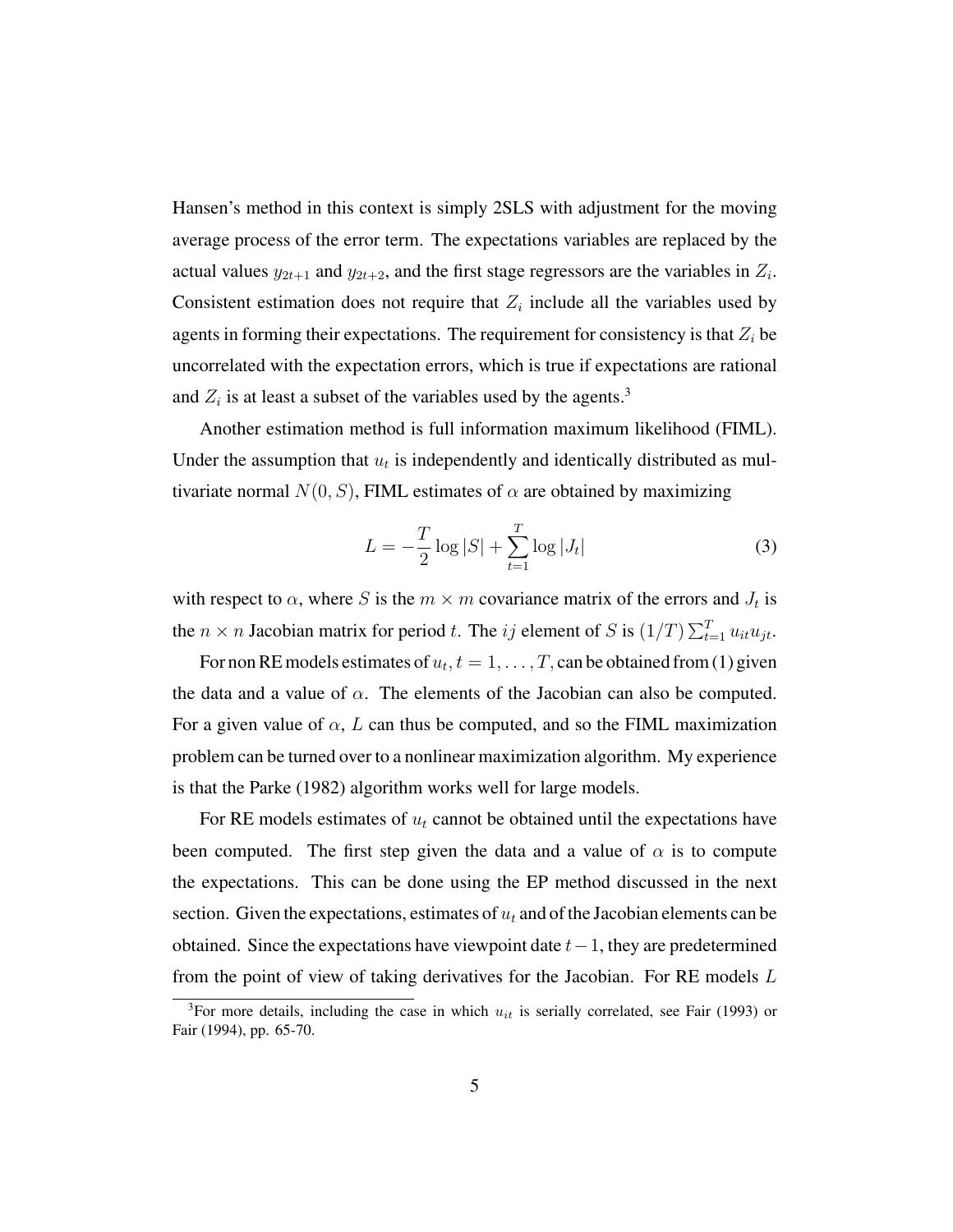can thus be computed for a given value of  $\alpha$ , and the problem can be turned over to a maximization algorithm. The extra work for RE models is solving for a given value of  $\alpha$  the expectations for each of the T viewpoint dates. Various tricks to lessen computational time are discussed in Fair and Taylor (1990). FIML estimates have the advantage of incorporating all the nonlinear restrictions on the reduced form coefficients. For RE models, for example, all the nonlinear restrictions are used in computing the expectations.

#### 4 Solution

For non RE models the solution of  $(1)$  is trivial. Consider the solution for period t. Given an estimate of  $\alpha$ , given values of the lagged endogenous variables (values for periods  $t - 1$  and back), given values of the variables in  $x_t$ , and given values of the errors  $u_t$ , values for  $y_t$  can be computed using a technique like Gauss-Seidel. A solution for period  $t + 1$  is dynamic if the solution values of the endogenous variables for period t are used in computing the solution values for period  $t + 1$ , where values of  $x_{t+1}$  and  $u_{t+1}$  are also needed. A static solution for period  $t+1$  is one in which the actual values of  $y_t$  are used. The values of the errors are usually set to their expected values, which, as mentioned in Section 1, are taken to be zero in this paper.

For RE models the solution for period  $t$  requires that the expectations for periods  $t, t + 1, \ldots, t + h$  be computed first. Agents are assumed to solve the model to compute these expectations given values they choose before solution of the current and future values of the exogenous variables and errors. It does not have to be the case that the values they use for  $x_t$  are the values used in the solution of the model for period  $t$ , but for simplicity this will be assumed here. It will also be assumed that the agents always use zero for the errors.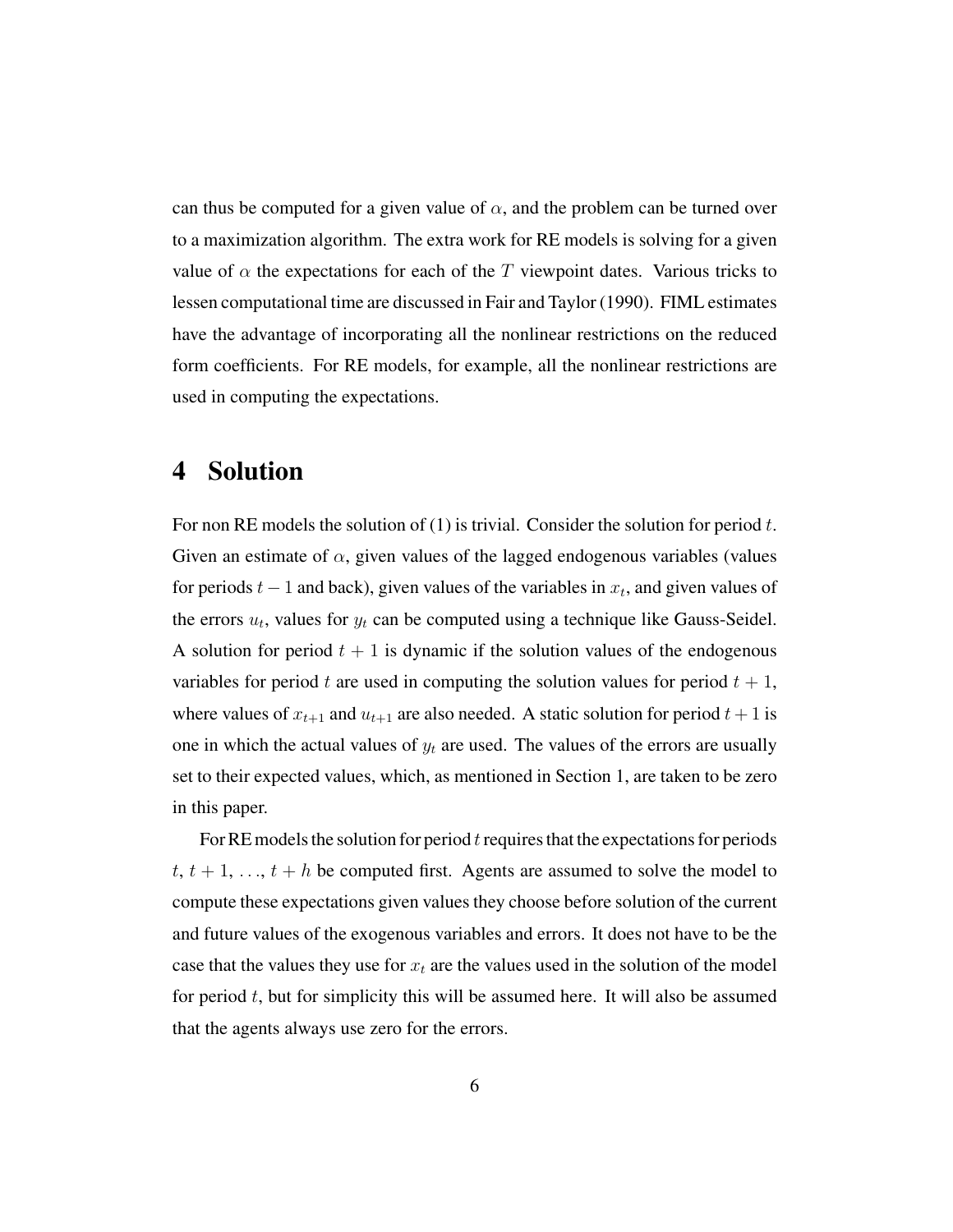Consider solving the model for period  $t$ . A popular method is the extended path (EP) method in Fair and Taylor (1983). The method iterates over solution *paths*. Values of the expectations for period t through period  $t+h+k+h$  are first guessed, where h is the maximum lead in the model and  $k$  is chosen as discussed below. Given these guesses, the model can be solved for periods t through  $t + h + k$  in the usual ways (usually period by period using the Gauss-Seidel technique). This solution provides new values for the expectations through period  $t+h+k$ , namely the solution values. Given these new values, the model can be solved again for periods t through  $t+h+k$ , which provides new values for the expectations, and so on. Convergence is reached when the predicted values for periods t through  $t + h$ from one iteration to the next are within a prescribed tolerance level of each other. (There is no guarantee of convergence, but in most applications convergence is not a problem.)

In this process the guessed values of the expectations for periods  $t + h + k + 1$ through  $t + h + k + h$  (the h periods beyond the last period solved) have not been changed. If the solution values for periods t through  $t + h$  depend in a nontrivial way on these guesses, then overall convergence has not been achieved. To check for this, the entire process can be repeated for  $k$  one larger. If increasing  $k$  by one has a trivial effect (based on a tolerance criterion) on the solution values for t through  $t + h$ , then overall convergence has been achieved; otherwise k must continue to be increased until the criterion is met. In practice what is usually done is to experiment to find the value of  $k$  that is large enough to make it unlikely that further increases are necessary for any experiment that might be run and then do no further checking using larger values of  $k$ . Since for a given  $k$  agents solve the model through period  $t + h + k$ , values of the exogenous variables and errors are needed through this period. Agents most have expectations of these values before solving the model.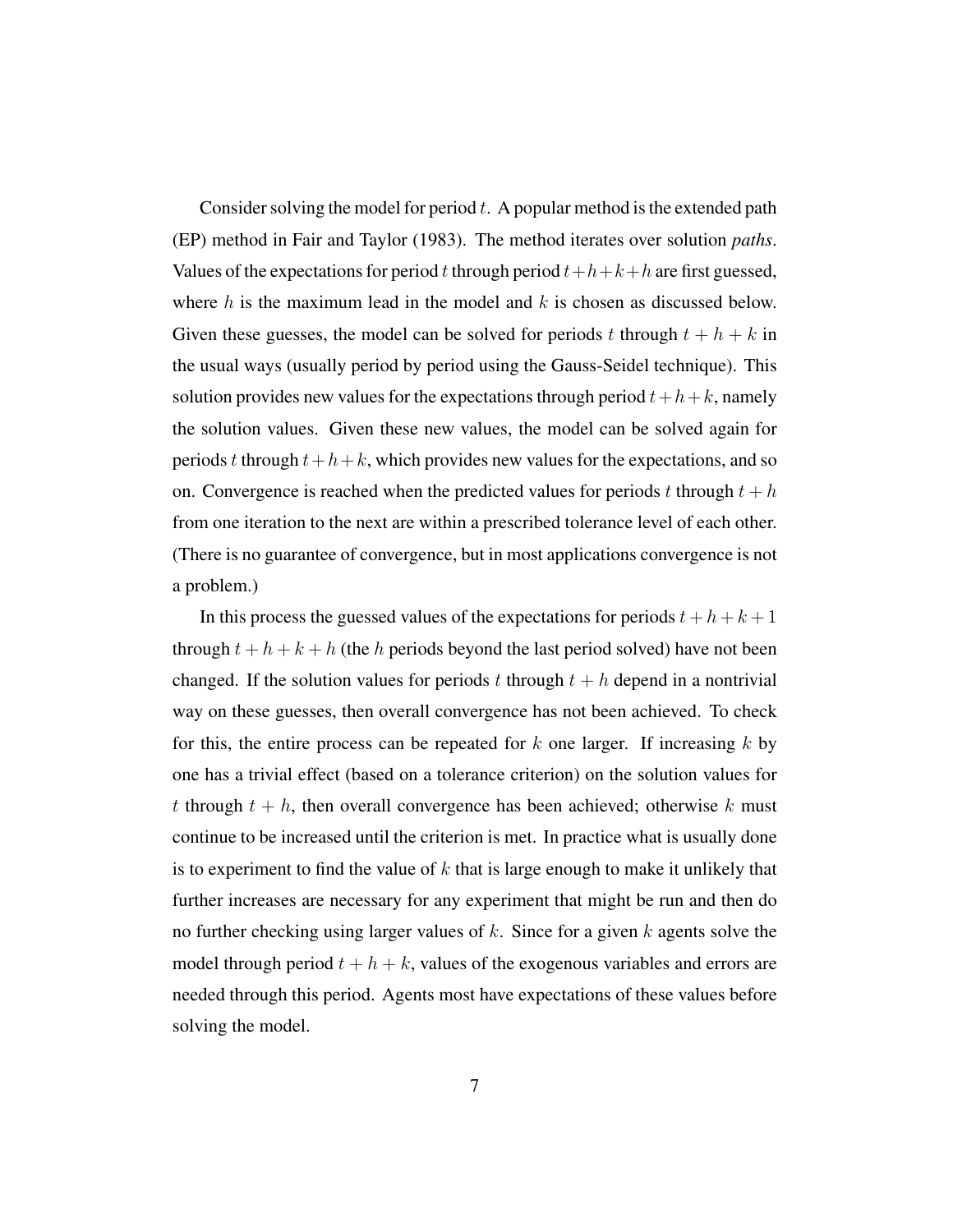After the expectations are computed the model can be solved for period  $t$ . In fact, if the agents use the same value of  $x_t$  as is used for the solution of the model, which is assumed here, the model has already been solved for  $t$ , namely the computed expectation for t. Given the solution for t, one can move on to the solution for  $t + 1$ . If the solution is dynamic and if agents use the same exogenous variable values as are used for the solution of the model, the solution for  $t + 1$  has already been computed, namely the computed expectation for  $t + 1$ .

For FIML,  $T$  uses of the EP method are required per evaluation of  $L$  since the solution is static. Note regarding certainty equivalence that this procedure for computing FIML estimates for RE models is based on the assumption that the solution values are the expected values. Note also that values of the exogenous variables and errors are required beyond the last observation  $T$  because expectations beyond T have to be computed. For example, for the solution for the last period  $T$ , values are needed for  $T + 1$  through  $T + h + k$ , where k is defined in the previous section.

#### 5 Stochastic Simulation or Bootstrapping

The solutions described above are deterministic in that the errors have been set to fixed values and the model solved once per period. Estimates of uncertainty can be made by using stochastic simulation. Stochastic simulation has a long history in macroeconomics. The seminal paper in this area is Adelman and Adelman (1959), which introduced the idea of drawing errors to analyze the properties of econometric models. Closely related to stochastic simulation is the bootstrap procedure, introduced in statistics in 1979 by Efron (1979). In Fair (2003 and 2004, Chapter 9) I discuss the relationship between these two literatures and integrate for a model like (1) the bootstrap approach to evaluating estimators and the stochastic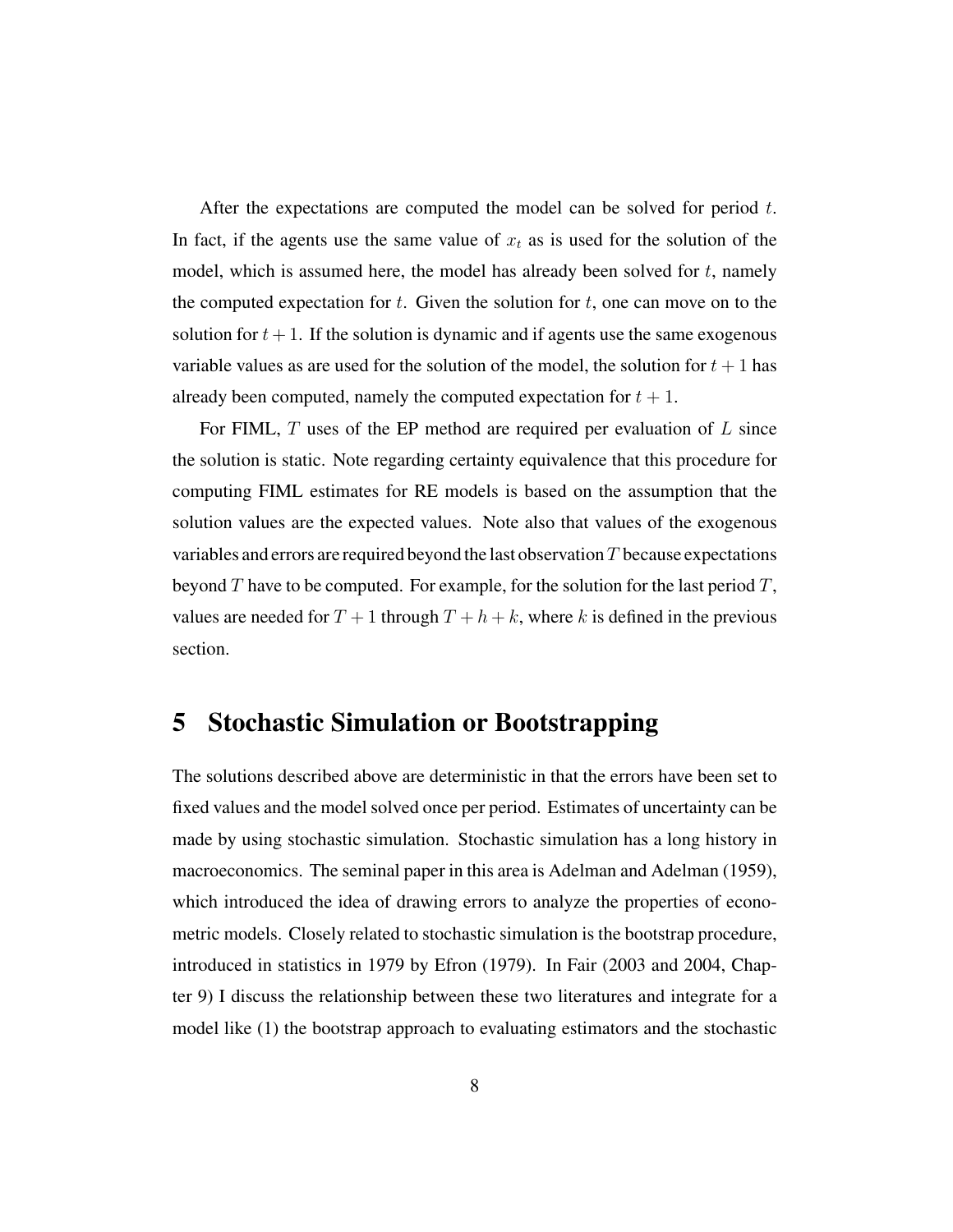simulation approach to evaluating models' properties.

When solving a model there are two sources of uncertainty of the predicted values. One is from the fact that the coefficients are only estimated rather than known, and the other is from the additive errors. Much of the stochastic-simulation literature has taken the coefficients to be fixed and focused on the additive errors. The bootstrap literature has been concerned with evaluating estimators. In this paper uncertainty from the coefficient estimates is not taken into account. It is straightforward to do this—see Fair (2004, Chapter 9)—but beyond what a central bank is likely to do.

The aim in this paper, as should be the aim of a CB, is to estimate as precisely as possible standard errors of the forecasts. The complication regarding a CB is that it controls a key variable in the model, namely the short-term interest rate. For present purposes there are at least three assumptions that can be made about CB behavior when computing standard errors. One is that a CB simply sets a path of the short-term interest rate and never deviates from this path. This is, of course, an unrealistic assumption since a CB does respond to surprise changes in the economy. The second is that a CB at the beginning of each period solves an optimal control problem in choosing the interest rate path. The third is that a CB uses an interest rate rule, which then simply makes the interest rate an endogenous variable in the model. This section will assume that an interest rate rule is being used, and the next section discusses optimal control.

First assume that a CB has made at the beginning of period  $T + 1$  a "baseline" forecast for  $T + 1$  and beyond. This forecast would be based on a set of coefficient estimates, lagged endogenous variables, and choices of current and future values of the exogenous variables and errors. As noted above, for RE models values of the exogenous variables and errors are needed beyond the end of the forecast horizon.

For a model estimated for periods 1 through T, estimates of  $u_t$ ,  $t = 1, \ldots, T$ ,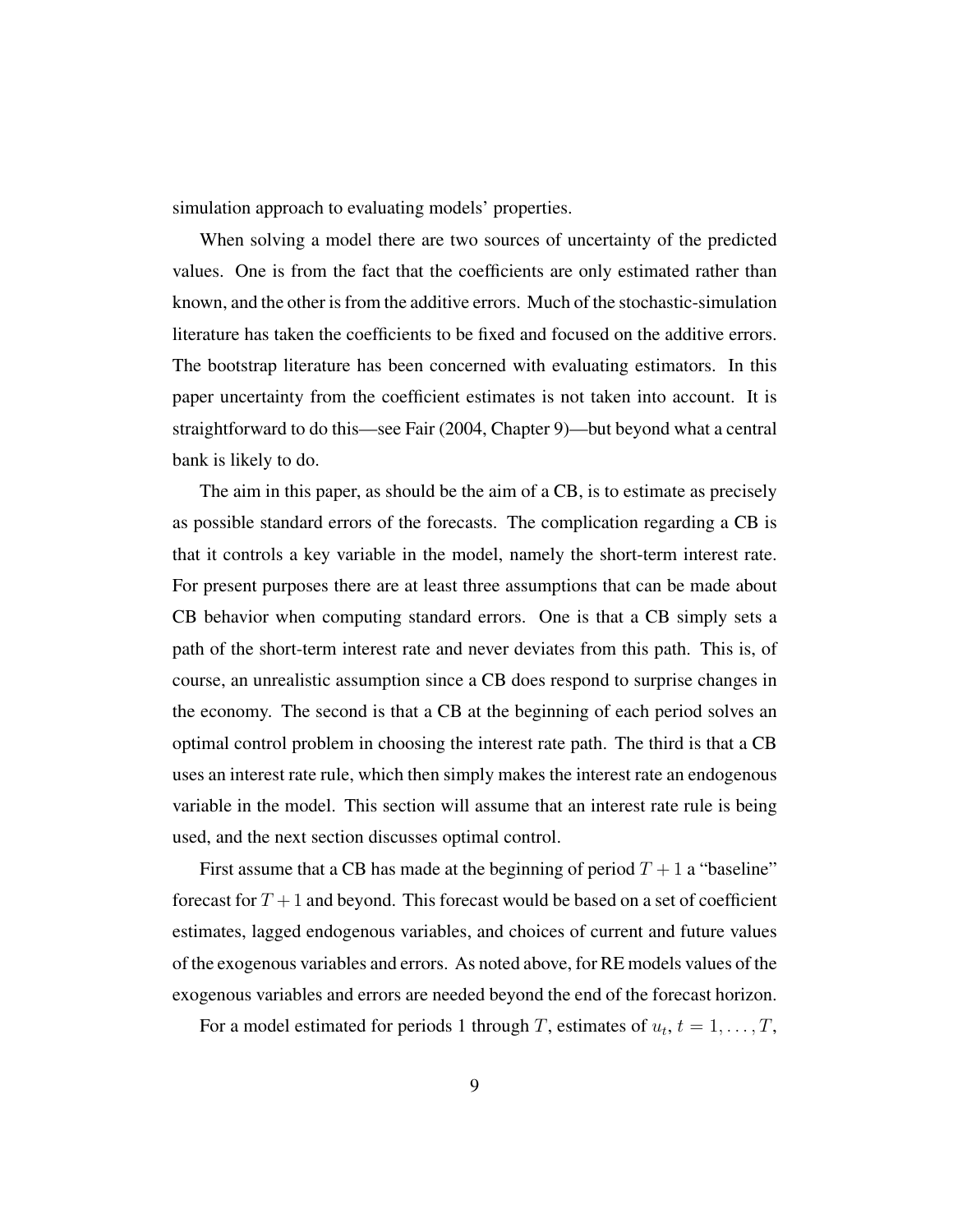are available. These are the estimated residuals. One way of doing stochastic simulation is to draw from these errors. A vector of errors,  $u_t^j$  $t<sub>t</sub>$ , can be drawn with replacement from the  $T$  vectors of estimated errors, with probability  $1/T$  of drawing any particular vector. Another way of doing stochastic simulation is to assume that  $u_t$  is distributed  $N(0, \hat{S})$ , where  $\hat{S}$  is the estimated  $m \times m$  covariance matrix.  $u_t^j$  would be a random draw from this distribution. The first procedure has the advantages that it is distribution free and uses the actual historical residuals. The second procedure has the advantage that it is consistent with the assumptions behind the estimation of the model. For present purposes all that needs to be assumed is that  $u_t^j$  can be drawn in some way.

Consider the solution for period  $T + 1$  for a non RE model. For a given draw  $u_{T+1}^j$  the model can be solved, producing solution values  $y_{T+1}^j$ . Doing this J times produces a distribution of solution values, from which measures of central tendency and dispersion can be computed. The mean for endogenous variable  $i$  is

$$
\bar{y}_{iT+1} = \frac{1}{J} \sum_{j=1}^{J} y_{iT+1}^j
$$
\n(4)

and the variance is

$$
\sigma_{iT+1}^2 = \frac{1}{J} \sum_{j=1}^{J} (y_{iT+1}^j - \bar{y}_{iT+1})^2
$$
 (5)

Ignoring simulation error from the fact that J is finite,  $\bar{y}_{iT+1}$  is the expected value of  $y_{iT+1}$ . Again, however, the main reason for doing stochastic simulation is not to compute more accurate expected values but measures of dispersion.

For a dynamic simulation of, say, two periods, errors would be drawn for periods  $T+1$  and  $T+2$  and the model solved for the two periods using these draws. Solution values for the two periods would be computed for each endogenous variable, which is one trial. J trials would be done, producing  $J$  values of the predictions for each of the two periods. As many periods ahead can be done as desired. If a CB were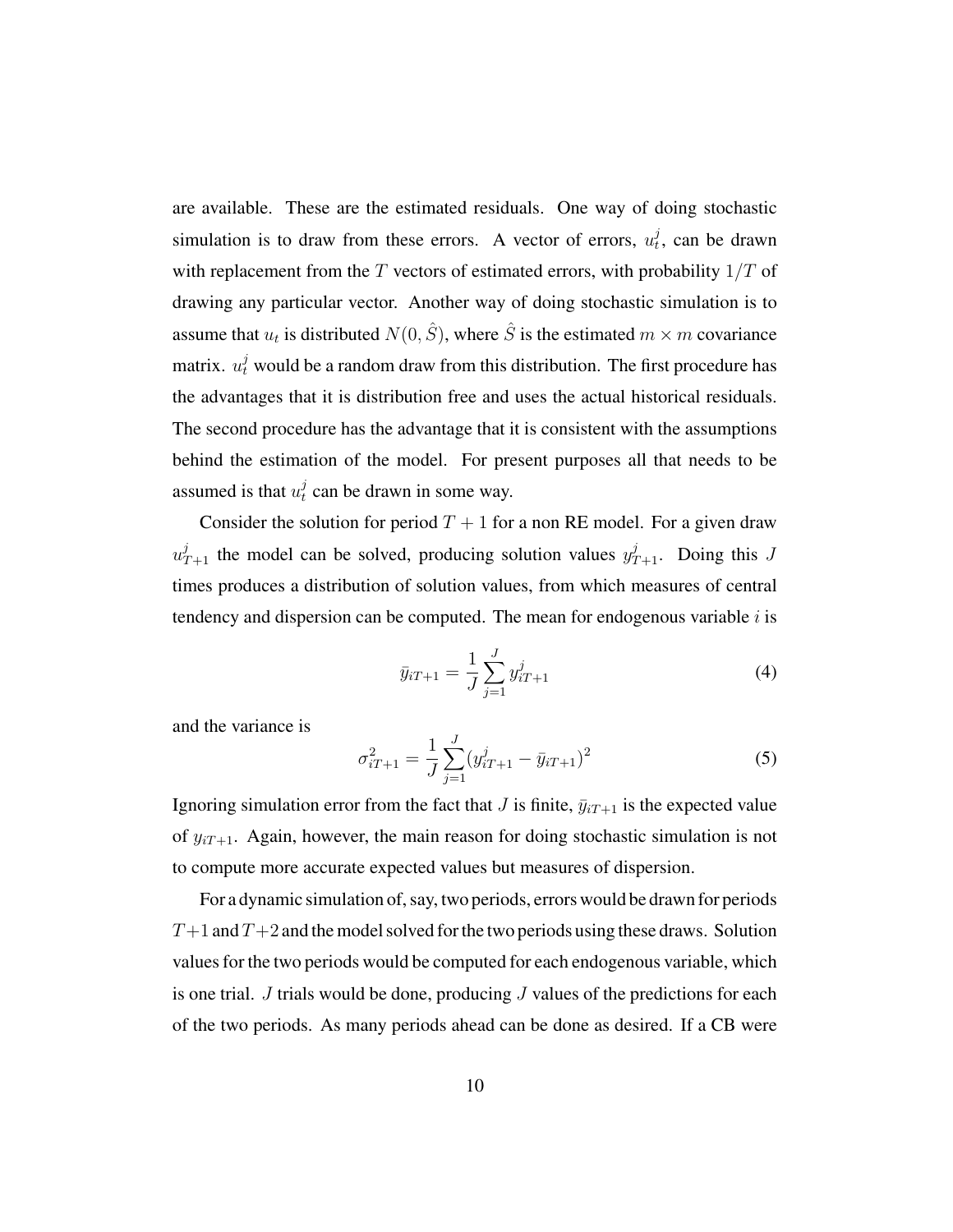doing this, the interest rate rule would presumably be deterministic, and so errors would not be drawn for it.

For RE models if agents do not observe the error draw and continue to form expectations using zero values for the errors for periods  $T + 1$  and beyond, the story for period  $T + 1$  is the same as for non RE models. The expectations are predetermined regarding the draws. For a dynamic simulation the story for period  $T + 2$  is different. Using the error draw for  $T + 1$ , the final solution values of the endogenous variables for  $T + 1$  are different from what the agents expected them to be, unlike in the deterministic case. At the beginning of  $T + 2$  they would use the observed (solution) values of the endogenous variables for  $T + 1$  in forming their expectations for  $T + 2$  and beyond. The EP method must thus be used for each period solved, not just for period  $T + 1$  as in the deterministic case. For a horizon of  $r$  periods,  $r$  error vectors would be drawn and the EP method used  $r$ times. This is one trial. After  $J$  trials there would be  $J$  solution values of each endogenous variable for each period, as in the non RE case.

#### 6 Optimal Control: Deterministic Case

Now consider the case in which a CB sets the short-term interest rate by solving an optimal control problem. For a linear non RE model and a quadratic objective function, analytic, closed-form solutions are available—see, for example, Chow (1975). In this case, if a CB reported the feedback equation, the coefficients in the model, and the covariance matrix of the errors, users would have all the information they need to compute means and variances.

In practice models are not linear, objective functions are generally not quadratic, and there may be rational expectations. The following is a more general problem. The deterministic case is considered in this section and the stochastic case in the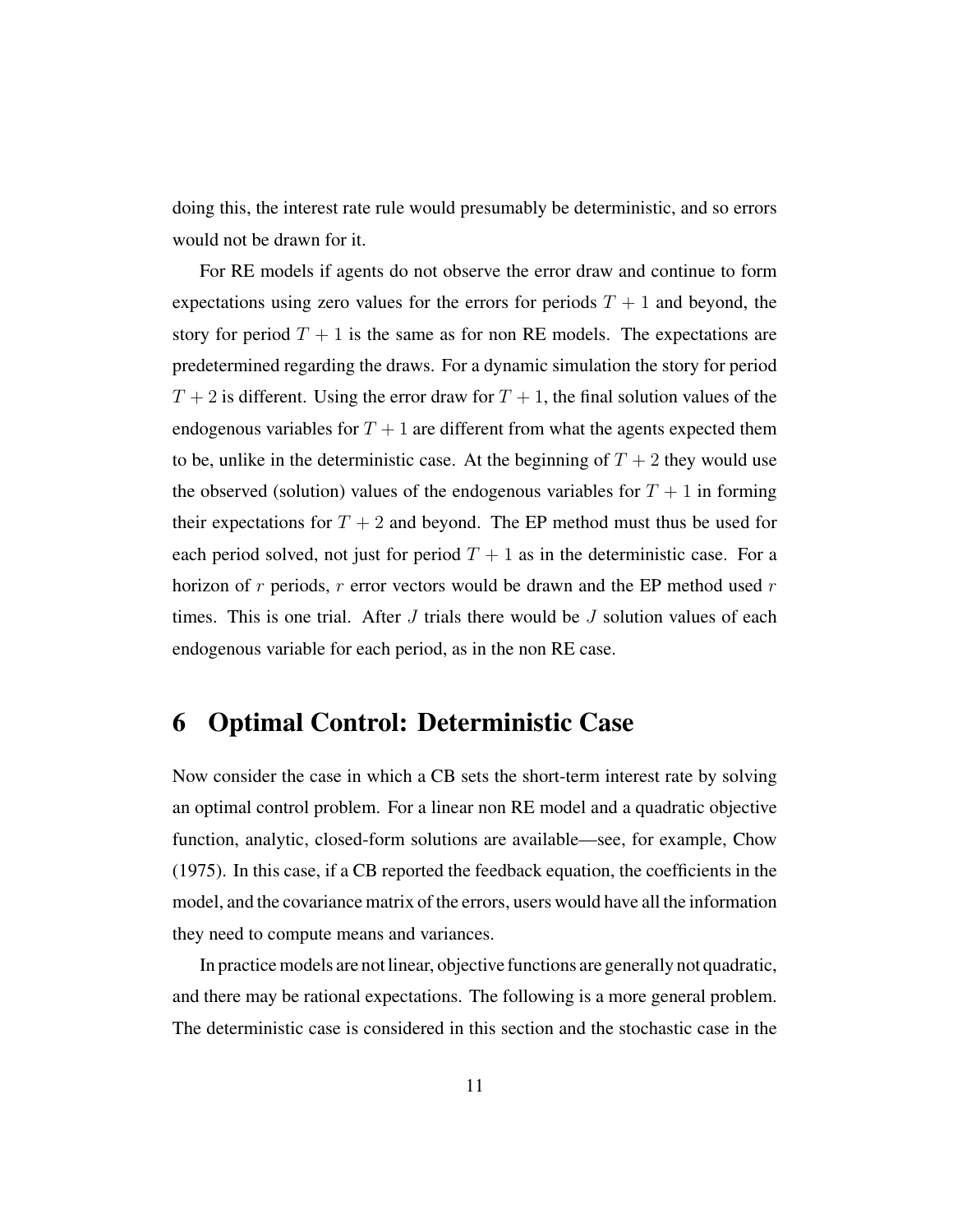next. Assume that the horizon is  $t = T + 1, \ldots, T + r$  and that the objective is to maximize the expected value of  $W$ , where  $W$  is

$$
W = g(y_{T+1}, \dots, y_{T+r}, x_{T+1}, \dots, x_{T+r})
$$
\n<sup>(6)</sup>

In most applications the objective function is assumed to be additive across time, which means that (6) can be written

$$
W = \sum_{t=T+1}^{T+r} g_t(y_t, x_t)
$$
\n(7)

Assume that the control variable of a CB, the short-term interest rate, is variable  $x_{1t}$ , and let  $z = (x_{1T+1}, \ldots, x_{1T+r})$ . If all the errors are set to zero, then for each value of  $z$  one can compute a value of  $W$  by first solving the model for  $y_{T+1}, \ldots, y_{T+r}$  and then using these values along with the values for  $x_{T+1}, \ldots, x_{T+r}$  to compute W in (6) or (7). Stated this way, the optimal control problem is choosing values (the elements of z) to maximize an *unconstrained* nonlinear function. By substitution, the constrained maximization problem is transformed into the problem of maximizing an unconstrained function of the control variables:

$$
W = \Phi(z) \tag{8}
$$

where  $\Phi$  stands for the mapping  $z \longrightarrow y_{T+1}, \ldots, y_{T+r}, x_{T+1}, \ldots, x_{T+r} \longrightarrow W$ . Given this setup, the problem can be turned over to a nonlinear maximization algorithm like DFP. For each iteration of the algorithm, the derivatives of  $\Phi$  with respect to the elements of  $z$ , which are needed by the algorithm, can be computed numerically. An algorithm like DFP is generally quite good at finding the optimum for a typical control problem.<sup>4</sup>

Regarding the choice of  $r$ , the end of the horizon, it is sometimes the case that unusual results are obtained near the end of the horizon because there is no

<sup>&</sup>lt;sup>4</sup>See Fair (1974) for various applications of this procedure.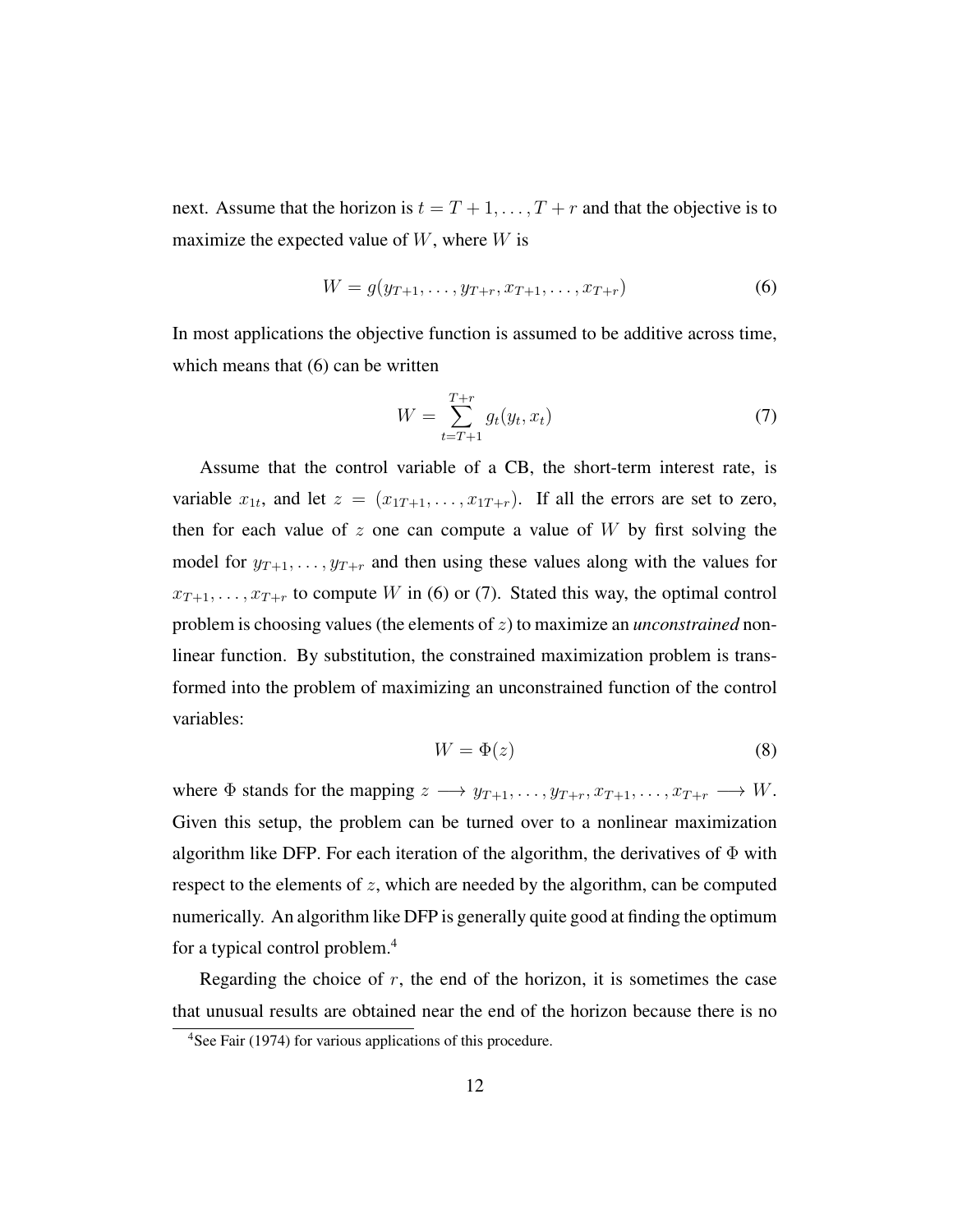tomorrow. In practice the end of the horizon should be taken to be large enough so that end-of-horizon effects have small effects on the earlier control values of interest. It will be assumed that this has been done in the following discussion.  $r$  should thus be thought of as much larger than the actual horizon of interest.

In practice a CB would solve its control problem at the beginning of  $T + 1$ and implement  $x_{1T+1}^*$ , the optimal value of the short-term interest rate for period T + 1. It could also announce its plans for periods after that:  $x_{1T+2}^*, \ldots, x_{1T+r}^*$ . In the deterministic case this would be it. A CB would simply implement the optimal values for  $T + 2$  and beyond as the time came. To look ahead to the next section, however, the world is not deterministic, and in practice the economy in  $T+1$  would not be what a CB expected it to be when it solved its control problem. After period  $T + 1$  is over, a CB at the beginning of  $T + 2$  could reoptimize. The optimal value for  $T + 2$  would no longer be the value it computed at the beginning of  $T+1$  because the errors for  $T+1$  would not in general be zero, which was what a CB was assuming at the beginning of  $T + 1$ . A CB could thus behave by solving a series of open-loop optimal control problems, one at the beginning of each new period.

Turn now to the RE case and assume that the agents know what a CB is doing. It is still the case that one can compute a value of W given a value of  $z$ . The extra work in the RE case is that the EP method must be used in the solution of the model. For a given  $z$  the expectations would be computed first and then the model solved. A CB would assume zero current and future errors when solving its control problem, as would the agents in computing their expectations. The DFP algorithm could still be used to find the optimal value of  $z$ , and this value would be consistent with the expectations of the agents.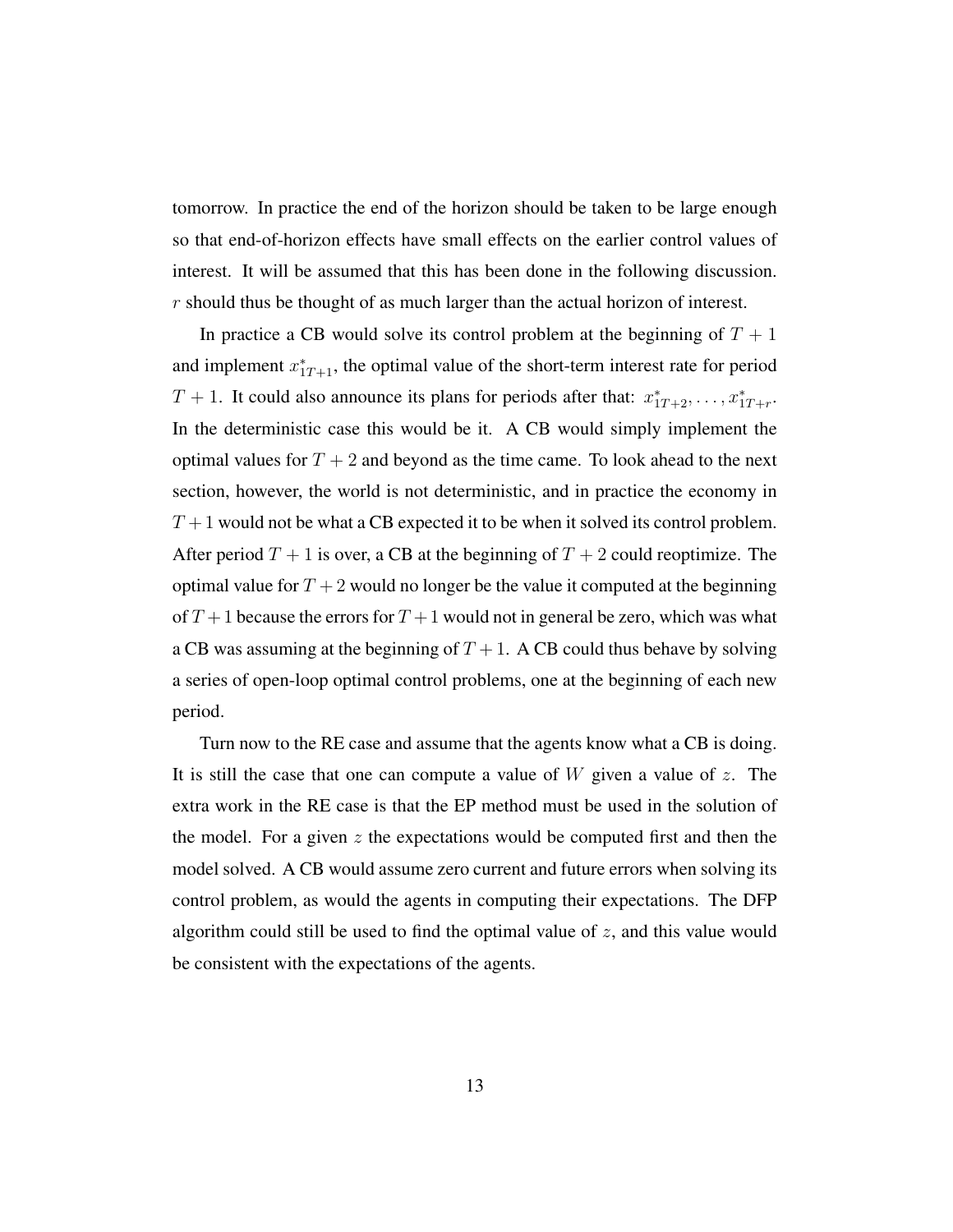#### 7 Stochastic Simulation and Optimal Control

Consider non RE models first. One trial is a draw of  $u^j_{T+1}, \ldots, u^j_T$  $T+r$ . At the beginning of  $T + 1$  the computed optimal value of z is not affected by the draws because a CB assumes zero current and future errors.  $x_{1T+1}^*$  is implemented at the beginning of  $T+1$ . The solution of the model for  $T+1$  uses this value and the error draw for  $T + 1$ . Then at the beginning of  $T + 2$  the process is repeated, where a CB uses the solution values of the endogenous variables for  $T + 1$  and the assumption of zero errors for  $T + 2$  and beyond.  $x_{1T+2}^*$  is implemented at the beginning of  $T + 2$ , and when the model is solved the error draw for  $T + 2$  is used. The optimal value of  $x_{1T+2}$  is different from what a CB computed at the beginning of  $T+1$ because the actual error draws for  $T + 1$  are not in general zero. This process is repeated r times. This is one trial, so each trial requires the solution of  $r$  optimal control problems. After  $J$  trials are preformed, the  $J$  values of each endogenous variable for each period can be used to compute variances. These variances would incorporate the optimal behavior of a CB.

Now consider the RE case. Since agents also use zero current and future errors in computing their expectations, the expectations solved at the beginning of  $T+1$ are the same as in the deterministic case since the optimal value of the control variable for  $T + 1$  is the same. Again, for each value of z tried by the algorithm, the EP method must be used. At the beginning of  $T + 2$  the process is repeated, just as in the non RE case, where the agents, along with a CB, use the solution values of the endogenous variables for  $T + 1$ , which are affected by the error draw. The process is done  $r$  times, which is then one trial.

The RE case is thus no different from the non RE case except that the EP method must be used each time  $W$  is computed. This is expensive, and various tricks would probably be needed in practice to lessen computational time.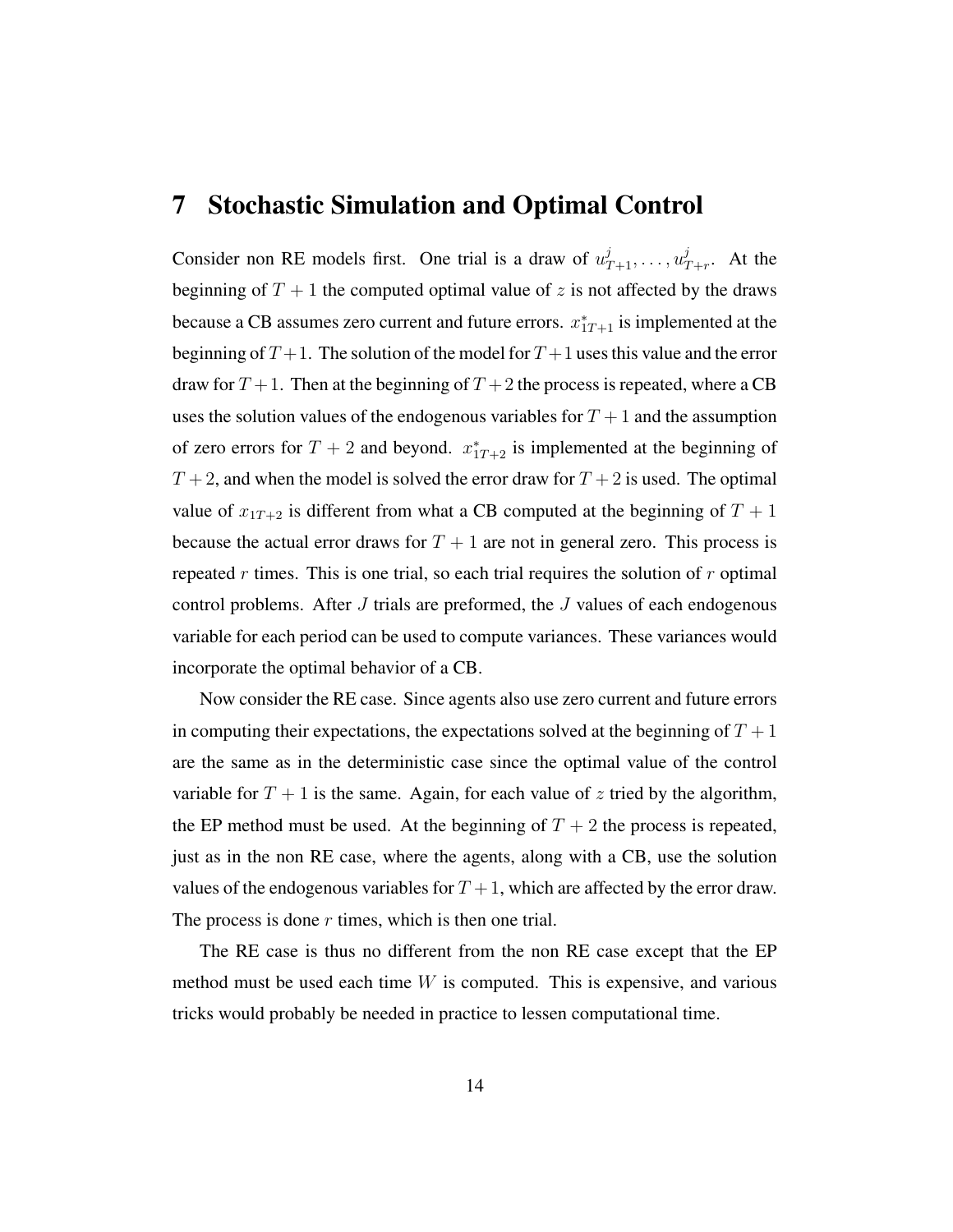#### 8 An Example

A structural multicountry macroeconometric model, denoted the "MC" model, is used for this example. The MC model uses the methodology of structural macroeconometric modeling, sometimes called the "Cowles Commission" (CC) approach, which goes back at least to Tinbergen (1939). I have gathered my research in macroeconomics in one document, *Macroeconometric Modeling, November 11, 2013* (MM), on my website, and this document contains a complete description and listing of the MC model. MM is written using the current version of the MC model (November 11, 2013), where published results using earlier versions of the model have been updated.<sup>5</sup> The MC model is not explained in this section, and one should think of  $MM$  as an appendix to this section. This section is thus not self contained. It is too much to try to put all the relevant information here, hence the use of  $MM$  as an appendix. The methodology of the CC approach is also discussed and defended in  $MM$  [1.1].

There are 39 countries in the MC model for which stochastic equations are estimated. There are 25 stochastic equations for the United States and up to 13 each for the other countries. The total number of stochastic equations is 310, and the total number of estimated coefficients is about 1,300. In addition, there are 1,379 bilateral trade share equations estimated, so the total number of stochastic equations is 1,689. The total number of endogenous and exogenous variables, not counting various transformations of the variables and the trade share variables, is about 2,000. Trade share data were collected for 59 countries, and so the trade share matrix is  $59 \times 59$ .

The estimation periods begin in 1954 for the United States and as soon after

<sup>5</sup>Users can work with the MC model on line or can download the model and related software to work with it on their own computers. If the model is downloaded, it can be modified and reestimated. Many of the results in MM can be duplicated on line.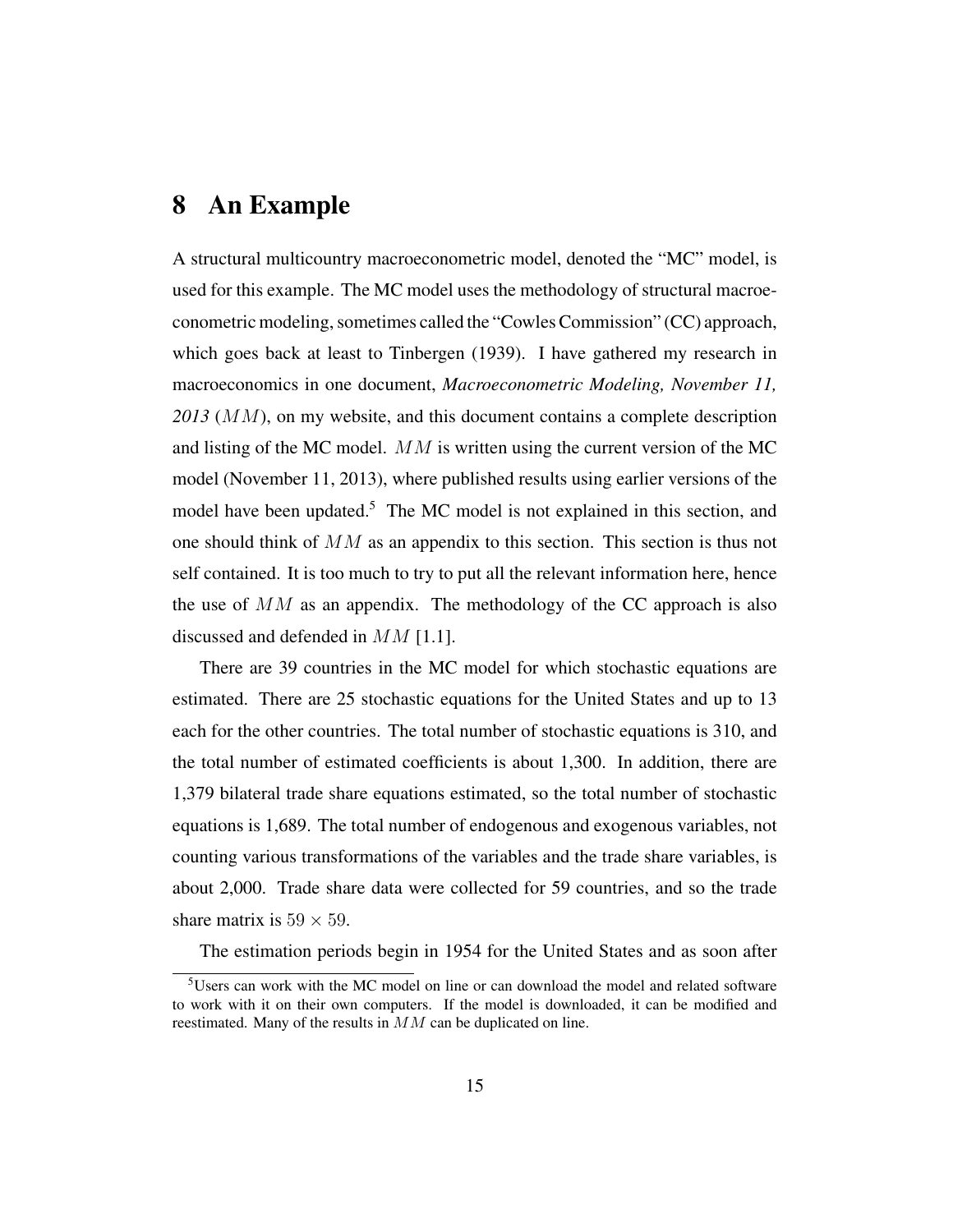1960 as data permit for the other countries. Data permitting, they end as late as 2013:3. The estimation technique is 2SLS except when there are too few observations to make the technique practical, where ordinary least squares is used. The estimation accounts for possible serial correlation of the error terms. When there is serial correlation, the serial correlation coefficients are estimated along with the structural coefficients.

There are 24 endogenous asset-price variables in the MC model—23 exchange rates and a variable measuring the nominal value of capital gains or losses on the equity holdings of the U.S. household sector. The estimated equations explaining these variables explain very little of their variances, and the equations are not too different from estimated random walks with drift. There are also 11 important exogenous asset-price variables—10 export price variables of oil exporting countries and a variable measuring the ratio of U.S. housing prices to an aggregate price deflator. For purposes of the example here, equations have been estimated for these 11 variables and added to the model. The change in the log of each variable has been regressed on a constant, so the variables have been modeled as random walks with drift. When these 11 equations are added to the model, there are a total of 1,700 stochastic equations, of which 35 are asset-price equations.

When the MC model is stochastically simulated with and without the 35 assetprice equations, the differences in the estimated variances are large. About a third of the forecast-error variances of output growth and inflation over 8 quarters are due to asset-price changes— $MM$  [4.3]. The estimates in the present example thus incorporate the uncertainty from asset-price changes, which seems appropriate since they are essentially unpredictable.

For each estimated equation there are estimated residuals over the estimation period. Let  $\hat{u}_t$  denote the 1700-dimension vector of the estimated residuals for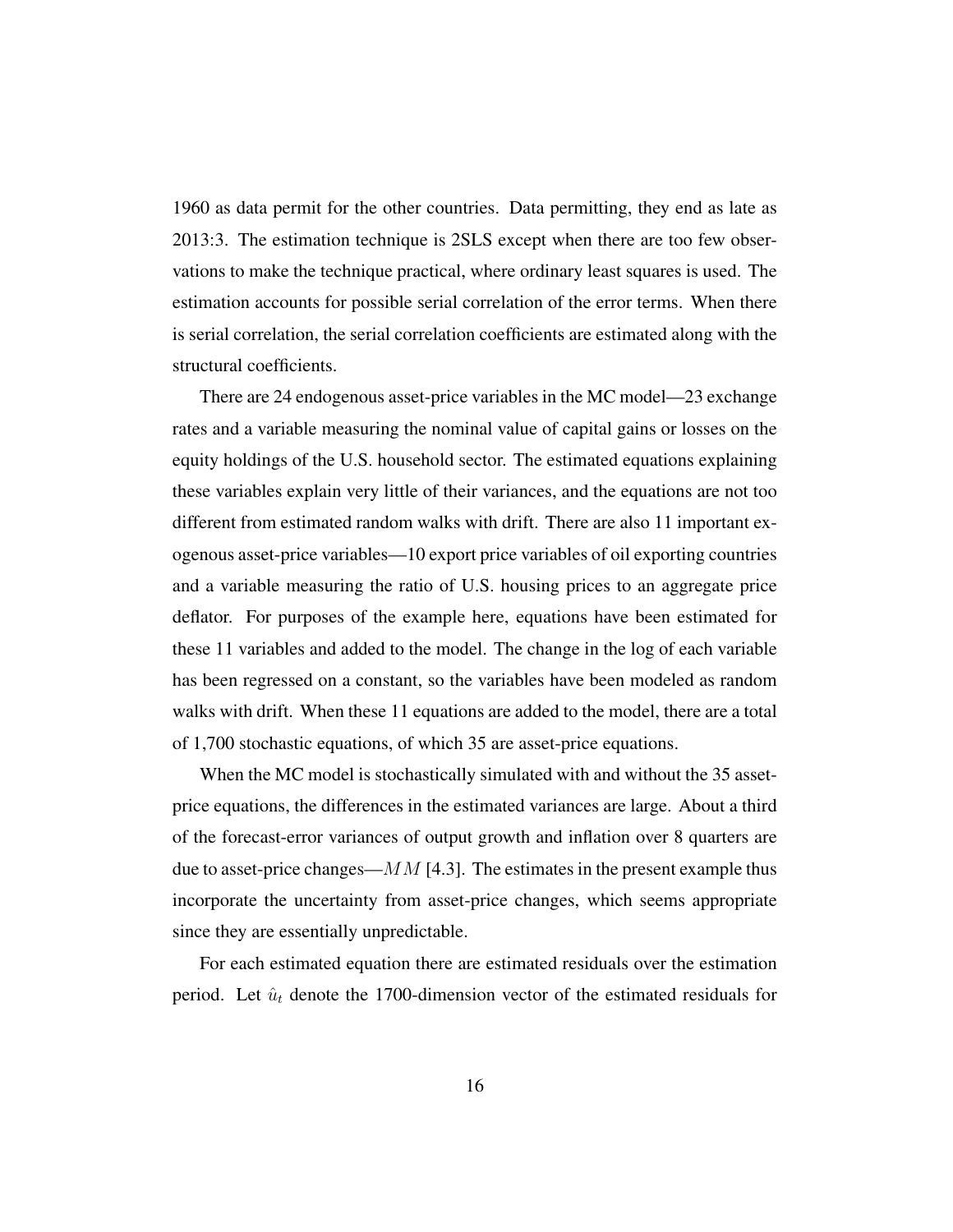quarter  $t$ <sup>6</sup>. Most of the estimation periods have the 1972:1–2007:4 period—144 quarters– in common, and these 144 observations on  $\hat{u}_t$  are used for the draws in the procedure discussed below.<sup>7</sup>

The present results are based on a forecast I made on November 11, 2013 using the MC model. The forecast is based on a particular set of exogenous variable values and zero error values. It yields a predicted value of each endogenous variable for each quarter. These values are available on my website. $8\text{ }$  The period for the present experiment is 2014:1–2022:4—36 quarters. The interest here is estimating the uncertainty around each predicted value. Each trial of the stochastic simulation procedure is as follows. First, 36 error vectors are drawn with replacement from the 144 vectors of residuals, each with probability 1/144. (Each vector consists of 1,700 residuals.) Using these error vectors, one per quarter, the model is solved dynamically for the 2014:1–2022:4 period. The same set of exogenous variable values is used as was used for the baseline forecast. The solution values are recorded. This is one trial. The procedure is then repeated, say, J times. This gives J values of each endogenous variable for each quarter, from which measures of dispersion can be computed.

Results are presented in Table 1. They are based on 1000 trials. (There were no solution failures on any of the trials.) The measure of dispersion used in the table is as follows. Rank the J values of a given variable for a given quarter by size. Let  $m_r$  denote the value below which r percent of the values lie. The measure of dispersion is  $(m_{.8413} - m_{.1587})/2$ . For a normal distribution this is one standard error.

<sup>6</sup>For equations estimated using annual data, the error is put in the first quarter of the year with zeros in the other three quarters (which are never used).

<sup>&</sup>lt;sup>7</sup>If an estimation period does not include all of the  $1972:1-2007:4$  period, zero errors are used for the missing quarters.

<sup>8</sup>For countries other than the United States data were not available as late as 2013:3, and the overall forecast began earlier 2013:4, with actual values used for the United States until 2013:4.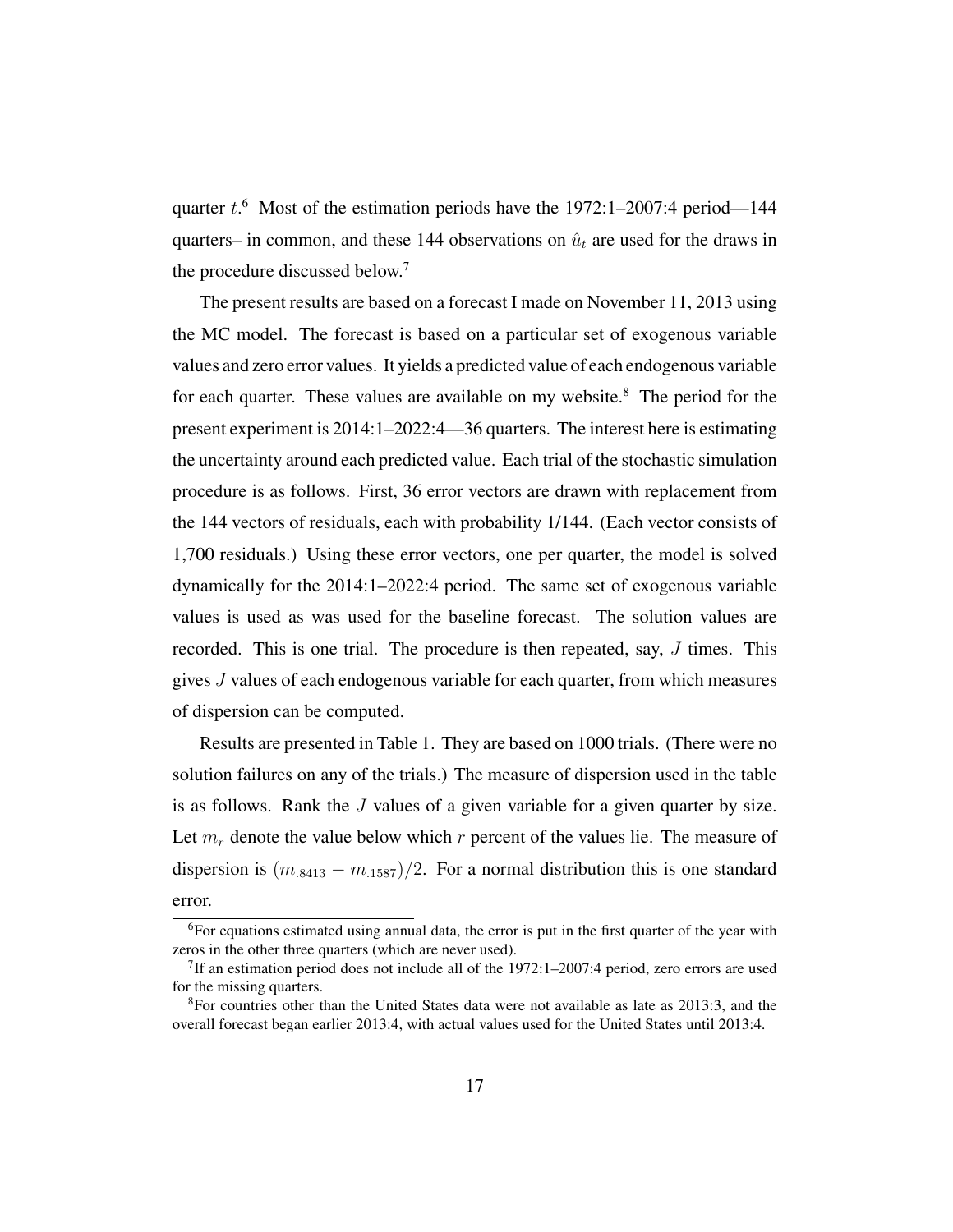| <b>ESUMBLEQ STANDARD EXTORS OF FORECASTS</b><br>for the MC Model<br><b>Values are in Percentage Points</b> |      |      |                  |      |      |
|------------------------------------------------------------------------------------------------------------|------|------|------------------|------|------|
| qtr                                                                                                        | Y    | UR   | $\boldsymbol{P}$ | D    | R    |
| 2014:1                                                                                                     | 0.48 | 0.21 | 0.40             | 0.41 | 0.31 |
| 2014:2                                                                                                     | 0.85 | 0.31 | 0.55             | 0.70 | 0.39 |
| 2014:3                                                                                                     | 1.16 | 0.44 | 0.68             | 1.00 | 0.36 |
| 2014:4                                                                                                     | 1.44 | 0.65 | 0.91             | 1.32 | 0.49 |
| 2015:1                                                                                                     | 1.67 | 0.85 | 1.00             | 1.59 | 0.70 |
| 2015:2                                                                                                     | 1.86 | 0.97 | 1.11             | 1.87 | 0.81 |
| 2015:3                                                                                                     | 1.99 | 1.05 | 1.24             | 2.13 | 0.83 |
| 2015:4                                                                                                     | 2.08 | 1.12 | 1.43             | 2.36 | 0.93 |
| 2016:4                                                                                                     | 2.25 | 1.20 | 2.02             | 2.97 | 1.12 |
| 2017:4                                                                                                     | 2.36 | 1.26 | 2.41             | 3.42 | 1.22 |
| 2018:4                                                                                                     | 2.41 | 1.29 | 2.81             | 3.81 | 1.31 |
| 2022:4                                                                                                     | 2.76 | 1.40 | 4.44             | 5.52 | 1.45 |

Table 1 Estimated Standard Errors of Forecasts

 $Y$  = real GDP. *GDPR* in MM.

 $UR =$  unemployment rate.  $UR$  in  $MM$ .

 $P =$  GDP deflator. *GDPD* in  $MM$ .

 $D =$  nominal federal debt/nominal GDP.  $AGZGDP$  in MM.

 $R =$  three-month Treasury bill rate. RS in MM.

Results based on 1000 trials

In the MC model there is an estimated interest rate rule for each major country— MM [3.6.10, 3.7.2]—including the United States, and so monetary policy is endogenous in the model. For the results in Table 1 errors were drawn for the interest rate rules except for the rule for the United States. For the United States the estimated rule without any errors was taken to be the exact rule that the Fed uses. When for a particular draw the rule called for a negative interest rate, zero was used instead.

Remember that the results in Table 1 are based on historical residuals between 1979 and 2007, i.e., historically observed uncertainty. The residuals are assumed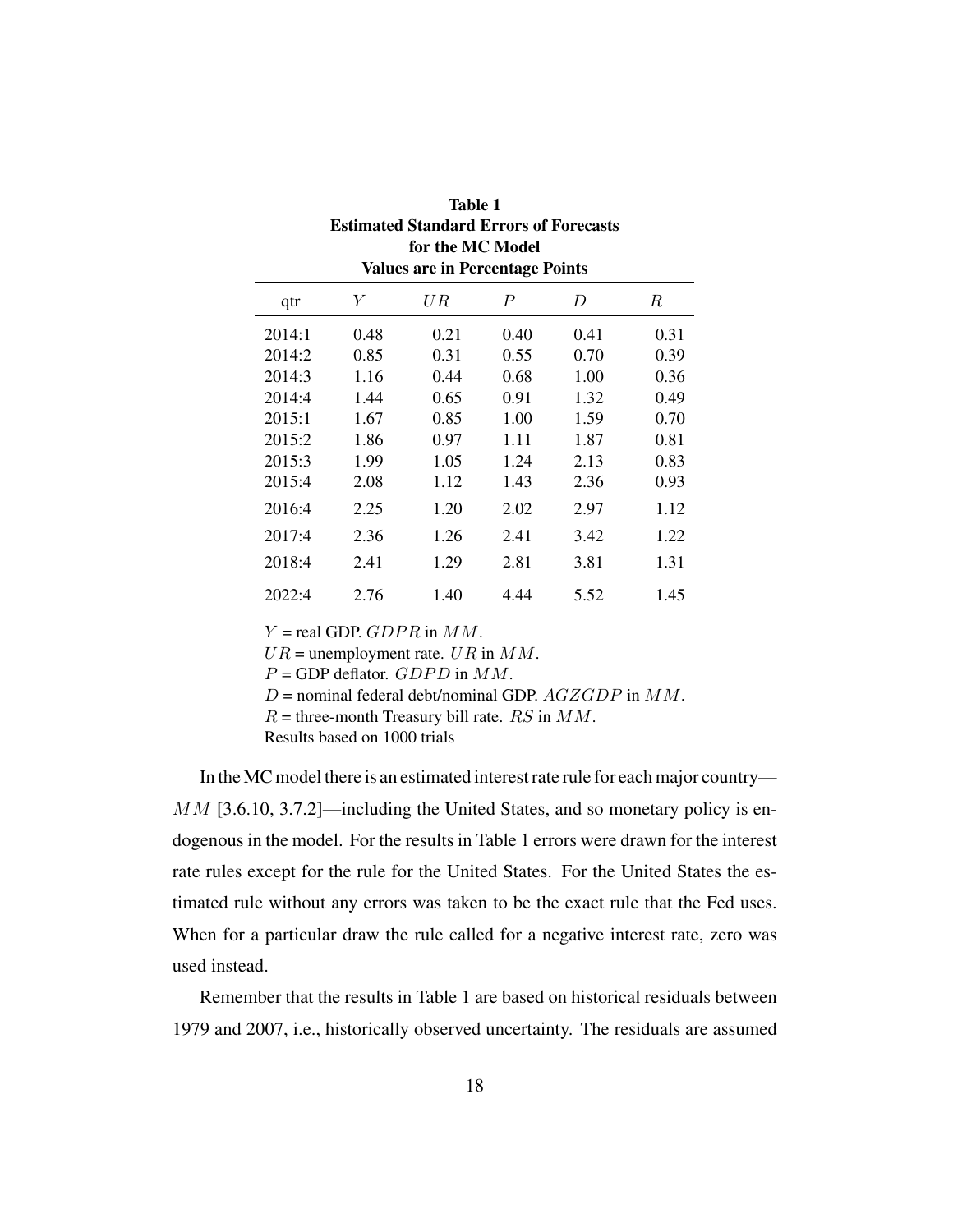to be *iid* since, as discussed above, serial correlation has been removed when necessary by estimating autoregressive error coefficients.

The estimated standard errors in Table 1 increase with the length of the horizon, as expected. After four quarters the standard errors are 1.44 for real GDP, 0.65 for the unemployment rate, 0.91 for the GDP deflator, 1.32 for the debt/GDP ratio, and 0.49 for the interest rate. After eight quarters the respective standard errors are 2.08, 1.12, 1.43, 2.36, and 0.93. Note that even though no errors are drawn for the Fed interest rate rule, there is still considerable variation in the interest rate as the Fed reacts to the shocks.

The results in Table 1 are thus illustrative of what the Fed could report. Even though the MC model is large, the time taken per solution is modest, and the 1000 trials for Table 1 took about 6 hours on a high-end laptop. The time would, of course, be larger if the model were a RE model or if optimal control problems were solved for each trial.

#### 9 What Could a Central Bank Do In Practice?

Interest rate rules, as estimated and used in the MC model, are likely too simple an explanation of CB behavior. The solution of formal optimal control problems is likely too complicated. The following is something in between that a CB might do that would allow uncertainty estimates to be computed.

First, the CB must begin with a baseline forecast using a model. The model could, however, be subjectively adjusted by using non zero values of various current and future errors. Error values could be chosen to have the forecast from the model be what the CB thinks is most likely. These error values would then be taken to be exogenous. This baseline forecast would include the CB's chosen interest rate path. Second, the CB must have a way of drawing values of the errors in the model.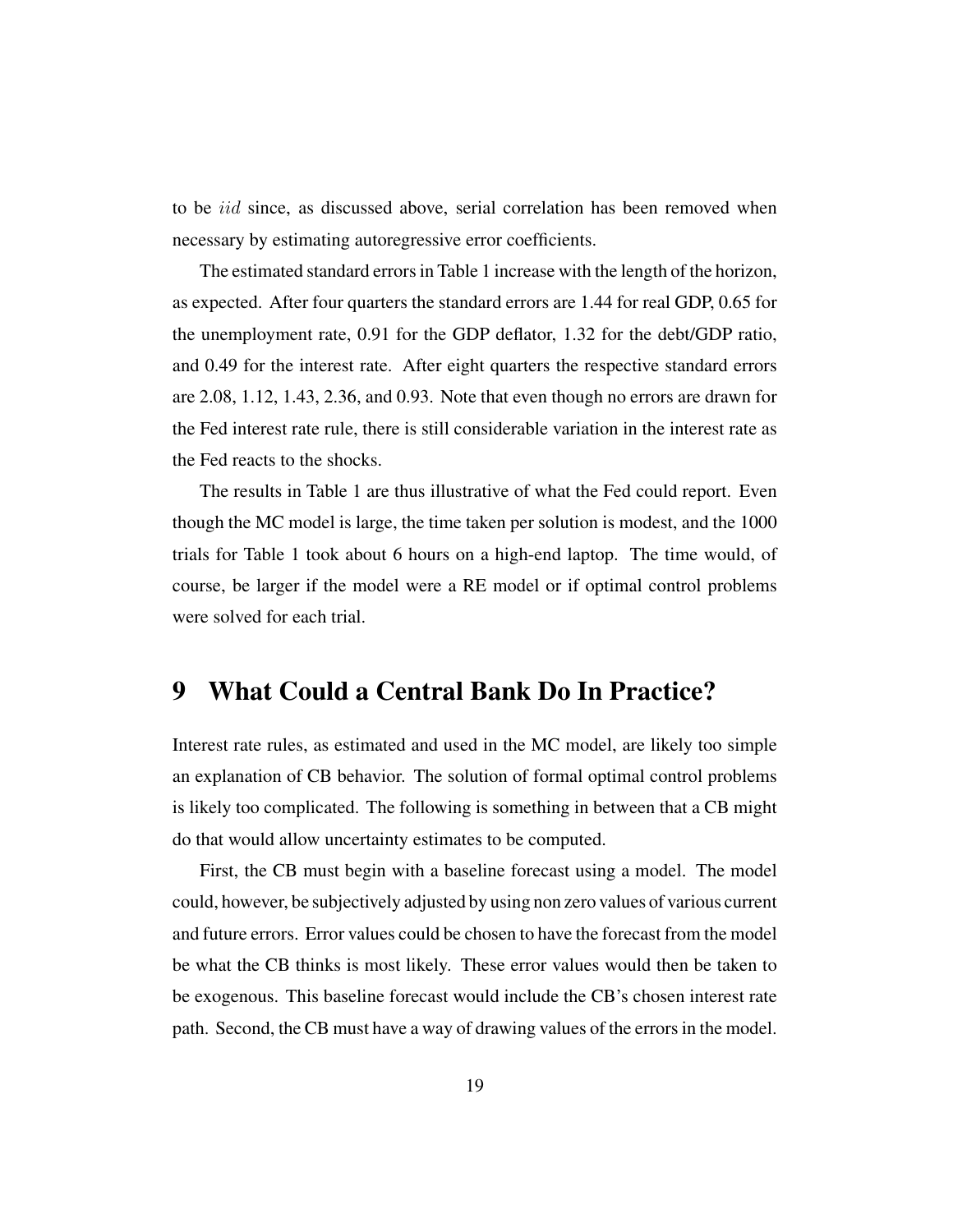This could be from a set of historically estimated residuals or from an assumed probability distribution with a computed covariance matrix.

The procedure could then be as follows. At the beginning of  $T + 1$  draw error vectors for  $T + 1$  through  $T + r$  and solve the model using these errors and the baseline path of the interest rate. The error values added would be on top of any of the exogenous error values discussed above. If the model is an RE model, the EP or similar method would have to be used in the solution. This solution path will obviously differ from the baseline path, and it is likely that if this path actually occurred, the CB would not pick the baseline interest rate path. The next step is thus for the CB to change the interest rate path to be the one it would pick if the particular error draw occurred. This could possibly be done by hand, with a few iterations needed to find the desired path. Or possibly this could be turned over to an algorithm. At any rate, at the end the interest rate path would be consistent (in the eyes of the CB) with the particular error draws. This is one trial. Now do this  $J$  times and compute measures of uncertainty for the  $J$  values of each endogenous variable for each period and for the interest rate.

The CB could also do this for more than one model and report more than one set of results. This is likely to be more informative than to try to average uncertainty estimates across models and report the averages.

A key advantage of a procedure like this is that there is a different interest rate path for each set of error draws, namely a path appropriate to that particular set. The path could be chosen by a rule, by solving optimal control problems, or in the in between manner discussed above. It is obviously not appropriate to keep the baseline interest rate path the same for each set of draws, and a key part of any reporting should be estimates of the variances of the interest rate.

The Fed appears to be set up to run the procedure just described. Yellen (2012) reports stochastic simulation results using the FRB/US model. She also reports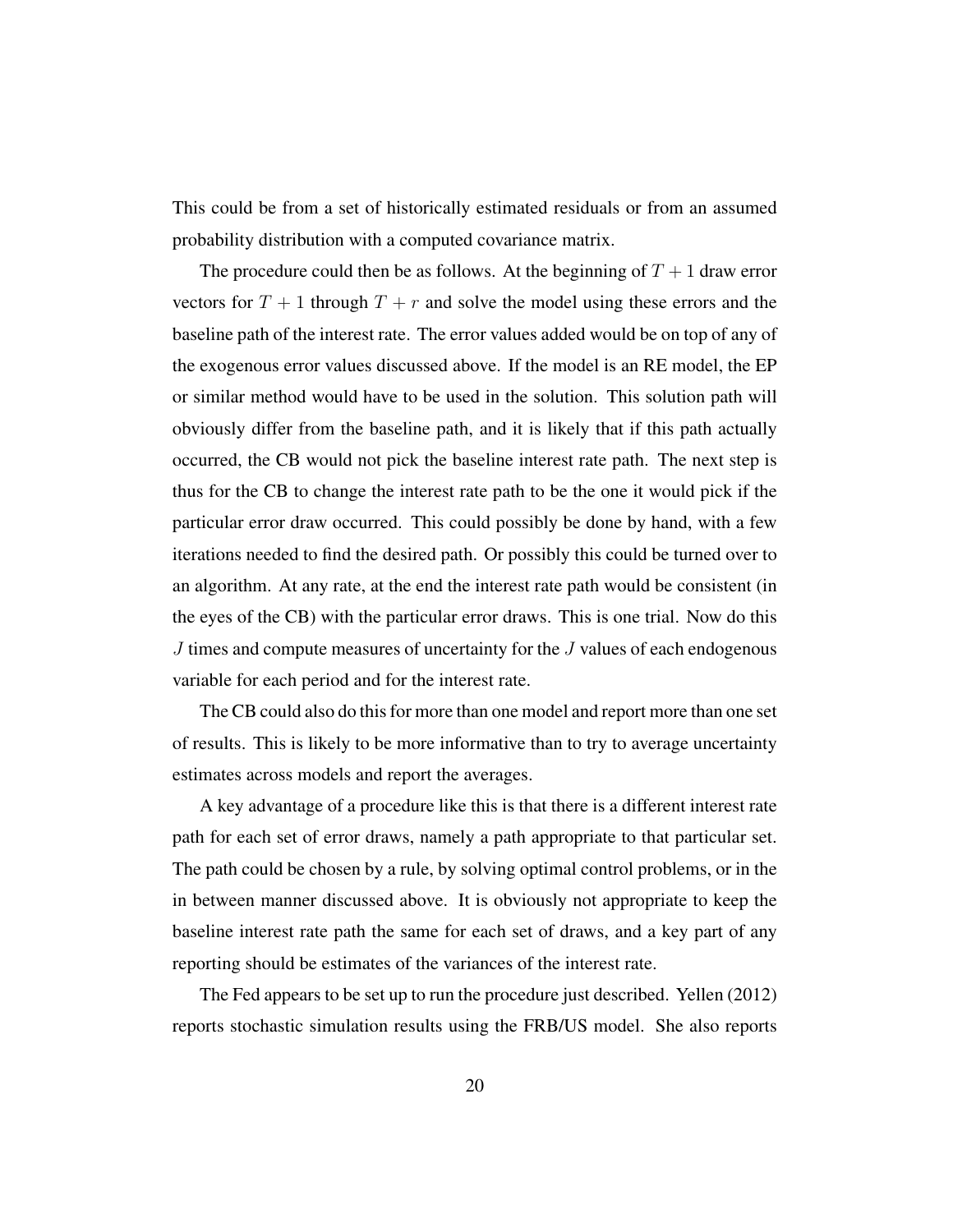some optimal control results (although without stochastic simulation). Reifschneider and Williams (2000) discuss the stochastic simulation of the FRB/US model. The model is a RE model, and for computational reasons they log-linearize it and use linear techniques for solution. In future work it should be possible to use the EP method discussed in Section 4 and avoid having to linearize the model. Chung, LaForte, Reifschneider, and Williams (2012) also discuss stochastic simulation of the FRB/US model. In this work, however, they do not impose model consistent expectations. Instead, expectational terms are generated using forecasts from a small-scale VAR model. Again, in future work it should be possible to use the EP method to impose model consistent expectations.

The procedure discussed here differs from that of the Bank of Norway. The Bank of Norway—Aastveit, Gerdrup, and Jore (2011) and Gerdrup and Nicolaisen (2011)—reports forecast densities. It has 221 models for forecasting GDP and 171 models for forecasting the CPI. Each model produces density forecasts, and these densities are then combined into one for each of the two variables. The combined forecasts are then fed into a DSGE model (NEMO) for policy analysis. The policy analysis in NEMO is conditional on these forecasts and judgment. The density forecasts from the individual models are not affected by the policy rate, and so the procedure used by the Bank of Norway is not the same as the one recommended above. No single model is used in the analysis. The final density forecasts from NEMO are in part based on the individual model's density forecasts and in part on judgment. An alternative procedure would be to use a single model for the entire analysis, as just outlined, but then report results from many different models. There would then be consistency within each model.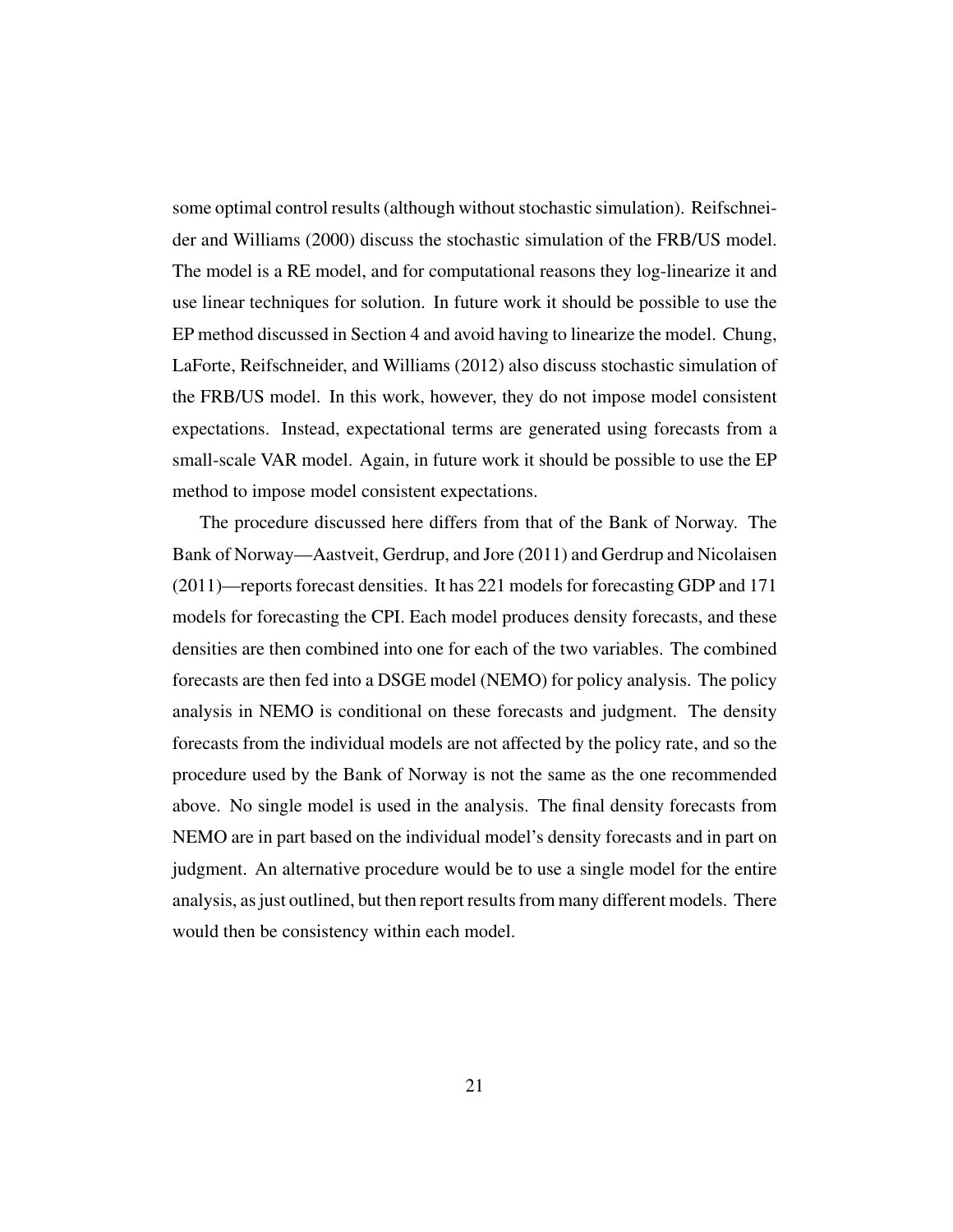### 10 Conclusion

Using certainty equivalence, it is feasible to compute measures of dispersion using stochastic simulation. This can be done for large nonlinear simultaneous equations models, including those with rational expectations. It is also possible to incorporate optimal control behavior into the analysis. This framework, or an approximation to it, could be used by monetary authorities in reporting uncertainty estimates. The key ingredients needed are 1) a model, possibly subjectively adjusted, 2) a set of historically estimated errors for drawing or an estimated probability distribution of errors, and 3) a way of changing the optimal path of the interest rate when errors are drawn, either an interest rate rule, optimal control, or something in between.

The procedure proposed here does not have to replace other procedures, like the use of historical forecasting errors discussed in Section 1. As Reifschneider and Tulip (2007) point out, model-based procedures rely on a particular model, which may not be a good approximation of the economy. Given a model, the present procedure is consistent within the model and thus rigorous and objective in this sense. It would be informative to add results using this procedure to results using other ways of reporting uncertainty—at least as a check on the other ways. And, of course, results from a number of models could be reported as robustness checks.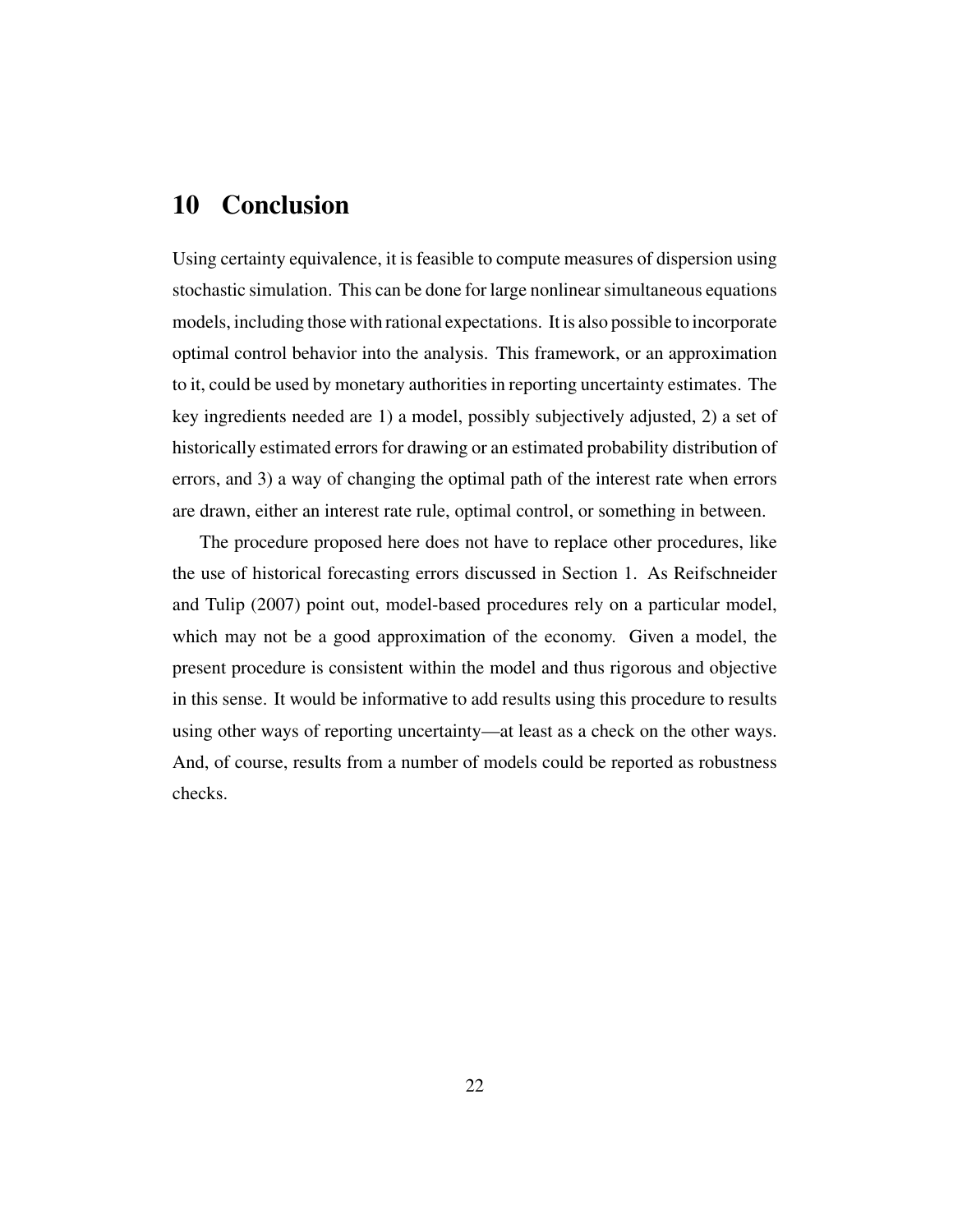#### References

- [1] Aastveit, Knut Are, Karsten R. Gerdrup, and Anne Sofie Jore, 2011b, "Short-Term Forecasting of GDP and Inflation in Real-Time: Norges Bank's System for Averaging Models," Norges Bank, Staff Memo, No. 09.
- [2] Adelman, I., and F.L. Adelman, 1959, "The Dynamic Properties of the Klein-Goldberger Model," *Econometrica*, 27, 596–625.
- [3] Chow, Gregory C., 1975, *Analysis and Control of Dynamic Economic Systems*. New York: John Wiley & Sons.
- [4] Chung, Hess, Jean-Philippe LaForte, David Reifschneider, and John C. Williams, 2012, "Have We Underestimated the Likelihood and Severity of Zero Lower Bound Events?" *Journal of Money, Credit, and Banking*, 44, 47–82.
- [5] Efron, B., 1979, "Bootstrap Methods: Another Look at the Jackknife," *The Annals of Statistics*, 7, 1–26.
- [6] Fair, Ray C., 1974, "On the Solution of Optimal Control Problems as Maximization Problems," *Annals of Economic and Social Measurement*, 3, 135– 154.
- [7] Fair, Ray C., 1993, "Testing the Rational Expectations Hypothesis in Macroeconometric Models," *Oxford Economic Papers*, 45, 169–190.
- [8] Fair, Ray C., 1994, *Testing Macroeconometric Models*, Cambridge, MA: Harvard University Press.
- [9] Fair, Ray C., 2003, "Optimal Control and Stochastic Simulation of Large Nonlinear Models with Rational Expectations," *Computational Economics*, 245–256.
- [10] Fair, Ray C., 2003, "Bootstrapping Macroeconomeric Models," *Studies in Nonlinear Dynamics & Econometrics*, Vol. 7, No. 4, Article 1. http://www.bepress.com/snde/vol7/iss4/art1.
- [11] Fair, Ray C., 2004, *Estimating How the Macroeconomy Works*. Cambridge, MA: Harvard University Press.